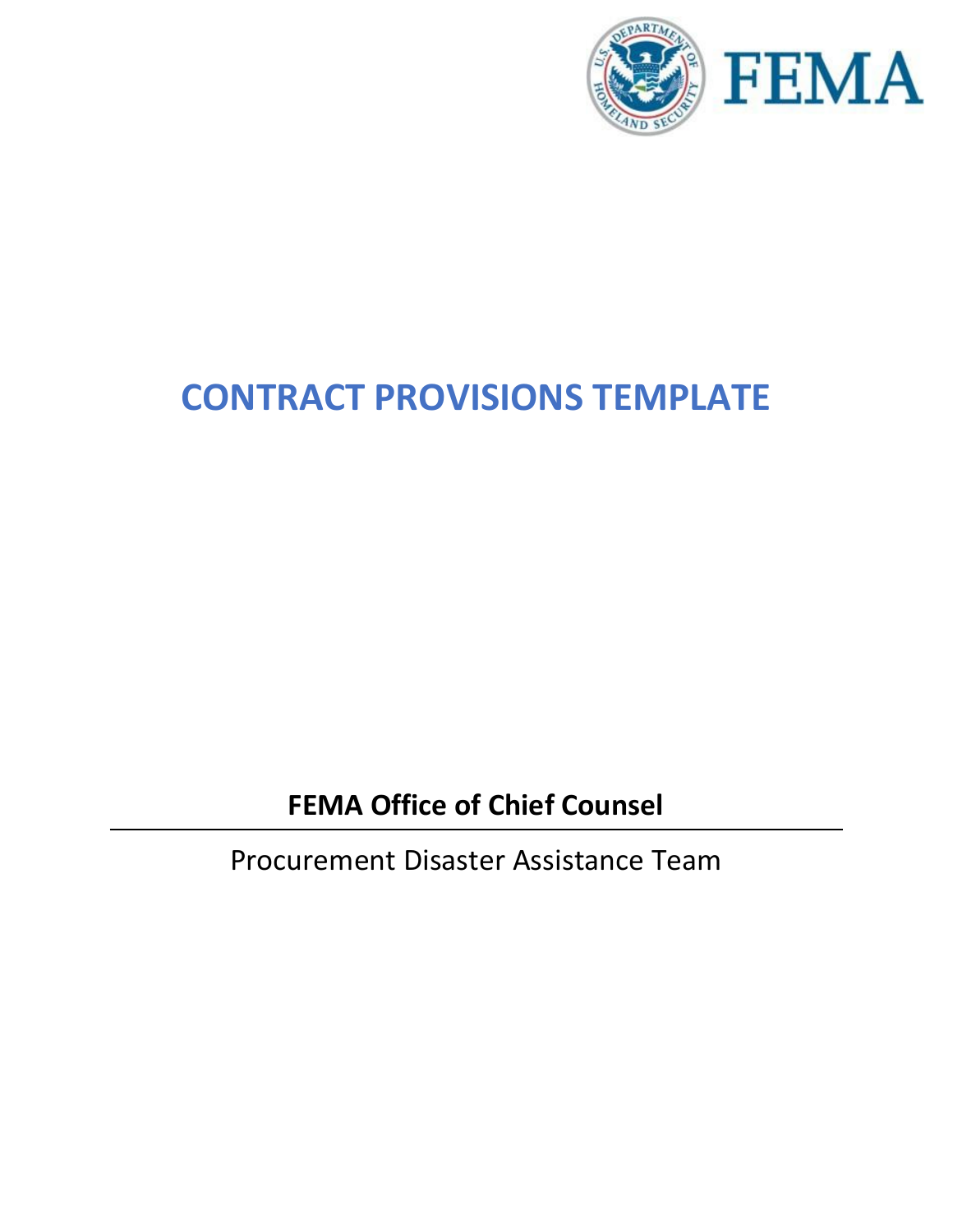

# **INTRODUCTION**

If a non-Federal entity (state or non-state) wants to use federal funds to pay or reimburse their expenses for equipment or services under a contract, that contract **must** contain the applicable clauses described in [Appendix II to the Uniform Rules](https://www.ecfr.gov/cgi-bin/text-idx?SID=1fbfda40f0e13a99556ddba6ea7eb23b&mc=true&node=ap2.1.200_1521.ii&rgn=div9) (Contract Provisions for Non-Federal Entity Contracts Under Federal Awards) under 2 C.F.R. § 200.326. In addition, there are certain contract clauses which are recommended by FEMA.

**This document outlines the federally required contract provisions in addition to FEMArecommended provisions.**

- For some of the required clauses, sample language or references to find sample language are provided.
- Sample language for certain required clauses (remedies, termination for cause and convenience, changes) is not provided since these must be drafted in accordancewith the non-Federal entity's applicable local laws and procedures.
- For the clauses which require that exact language be included, the required language is provided. Those clauses are specifically identified below.

**Please note that the non-Federal entity alone is responsible for ensuring that all language included in their contracts meets the requirements of 2 C.F.R. § 200.326 and 2 C.F.R. Part 200, Appendix II.**

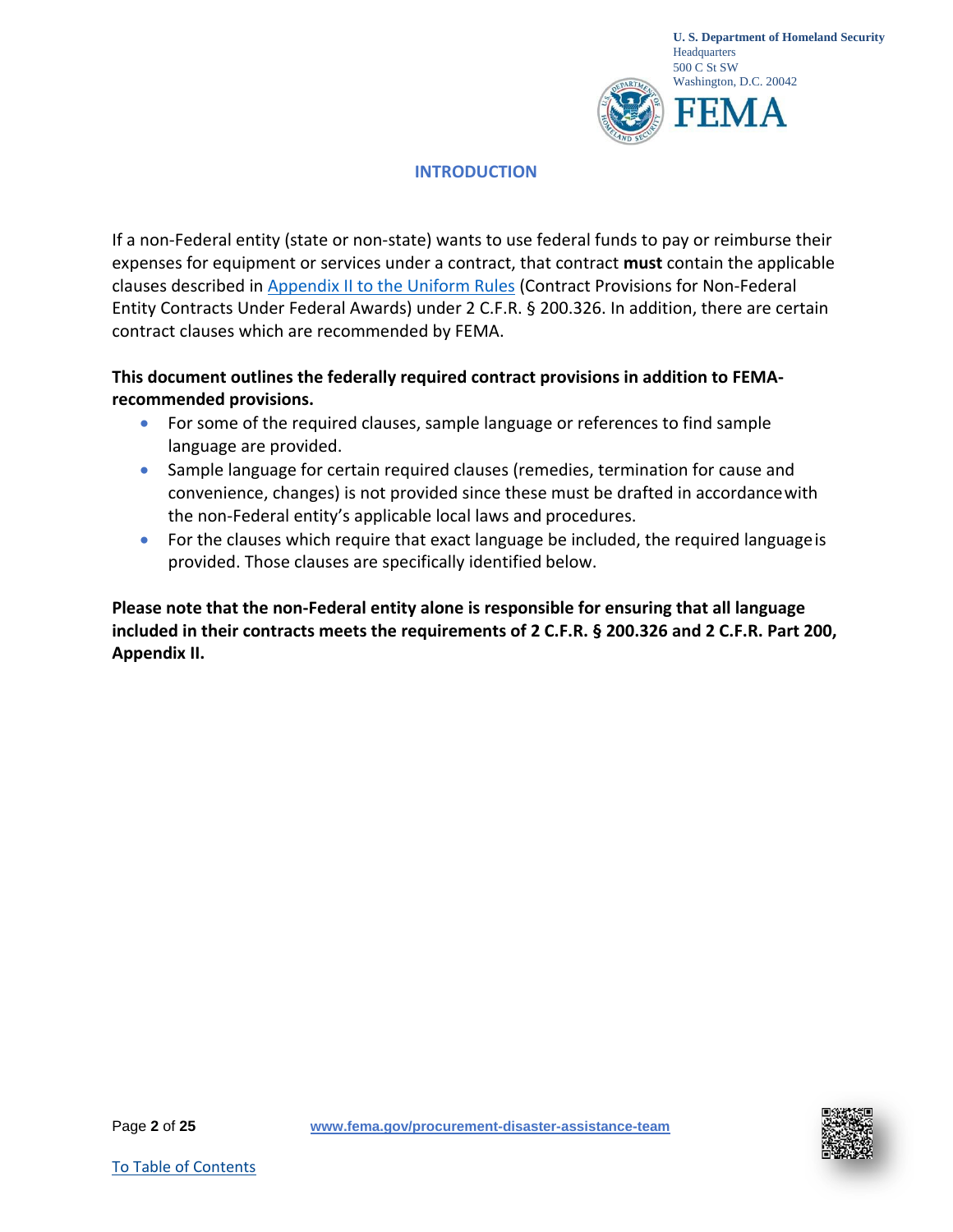

#### **TABLE OF CONTENTS**

<span id="page-2-0"></span>

|    | <b>TOOLS</b>   |                                                                          |  |
|----|----------------|--------------------------------------------------------------------------|--|
|    |                |                                                                          |  |
| П. |                | <b>REQUIRED CONTRACT PROVISIONS</b>                                      |  |
|    |                |                                                                          |  |
|    | $\mathcal{P}$  |                                                                          |  |
|    | $3_{-}$        |                                                                          |  |
|    | $\mathbf{4}$   |                                                                          |  |
|    | 5. L           |                                                                          |  |
|    | 6.             |                                                                          |  |
|    | 7 <sub>1</sub> | RIGHTS TO INVENTIONS MADE UNDER A CONTRACT OR AGREEMENT 14               |  |
|    | 8.             | CLEAN AIR ACT AND THE FEDERAL WATER POLLUTION CONTROL ACT  15            |  |
|    | 9.             |                                                                          |  |
|    |                |                                                                          |  |
|    |                |                                                                          |  |
| Ш. |                | <b>FEMA-RECOMMENDED CONTRACT PROVISIONS</b>                              |  |
|    |                |                                                                          |  |
|    |                |                                                                          |  |
|    | 3.             |                                                                          |  |
|    | 4.             | <b>COMPLIANCE WITH FEDERAL LAW, REGULATIONS, AND EXECUTIVE ORDERS 24</b> |  |
|    | 5.             |                                                                          |  |
|    | 6.             | PROGRAM FRAUD AND FALSE/FRADULENT STATEMENTS OR RELATED ACTS25           |  |

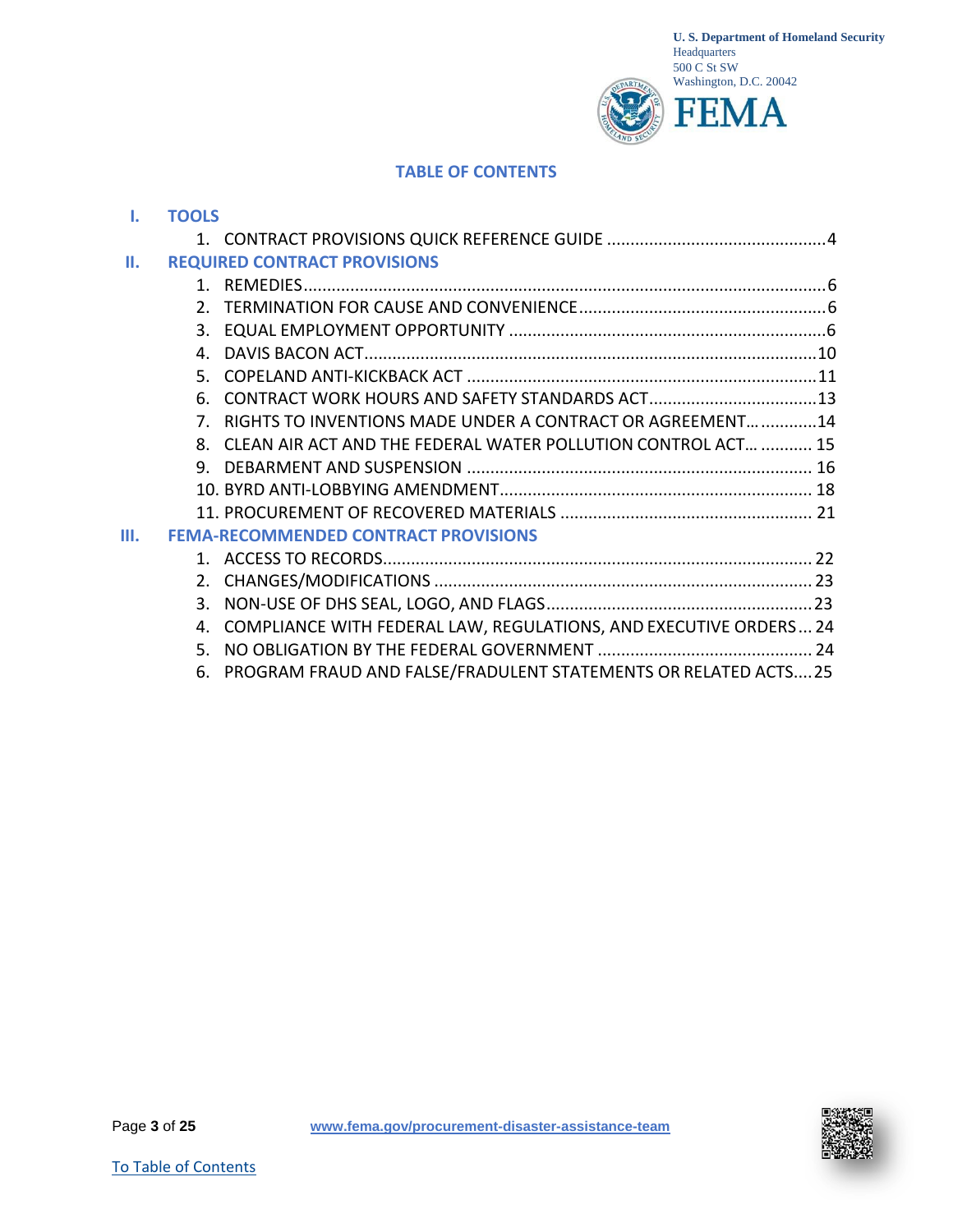

# <span id="page-3-0"></span>**Required Contract Provisions: Quick Reference Guide**

| KFY                                                               |  |  |  |  |  |
|-------------------------------------------------------------------|--|--|--|--|--|
| Required/Recommended Provision $\Box$                             |  |  |  |  |  |
| Required/Recommended Provision and Required Exact Language $\Box$ |  |  |  |  |  |
| Not Required for PA Awards (Grants) $\Box$                        |  |  |  |  |  |

|     | <b>Required Provision</b>                                           | <b>Contract Criteria</b>                                                                               | Sample Language?                              |
|-----|---------------------------------------------------------------------|--------------------------------------------------------------------------------------------------------|-----------------------------------------------|
| 1.  | Legal/contractual/administrative<br>remedies for breach of contract | > Simplified Acquisition<br>Threshold (\$250k)                                                         | No. It is based on applicant's<br>procedures. |
| 2.  | Termination for cause or<br>convenience                             | $>$ \$10 $k$                                                                                           | No. It is based on applicant's<br>procedures. |
| 3.  | <b>Equal Employment Opportunity</b>                                 | <b>Construction work</b>                                                                               | Yes. 41 CFR Part 60-1.4(b)                    |
| 4.  | Davis Bacon Act                                                     | <b>Construction work</b>                                                                               | Not applicable to PA grants                   |
| 5.  | Copeland Anti-Kickback Act                                          | Construction work > \$2k                                                                               | Not applicable to PA grants                   |
| 6.  | Contract Work Hours and Safety<br><b>Standards Act</b>              | > \$100k + mechanics or<br>laborers                                                                    | Yes. 29 CFR 5.5(b)                            |
| 7.  | Rights to inventions made under a<br>contract or agreement          | <b>Funding agreement</b>                                                                               | Not applicable to PA grants                   |
| 8.  | Clean Air Act and Federal Water<br><b>Pollution Control Act</b>     | >\$150k                                                                                                | Yes                                           |
| 9.  | Debarment and Suspension                                            | All                                                                                                    | Yes                                           |
| 10. | Byrd Anti-Lobbying Amendment                                        | All<br>(>\$100k: Certification)                                                                        | Yes. Clause and certification                 |
| 11. | <b>Procurement of Recovered</b><br>Materials                        | Applicant is a state or<br>political subdivision of a<br>state. Work involves the use<br>of materials. | Yes                                           |

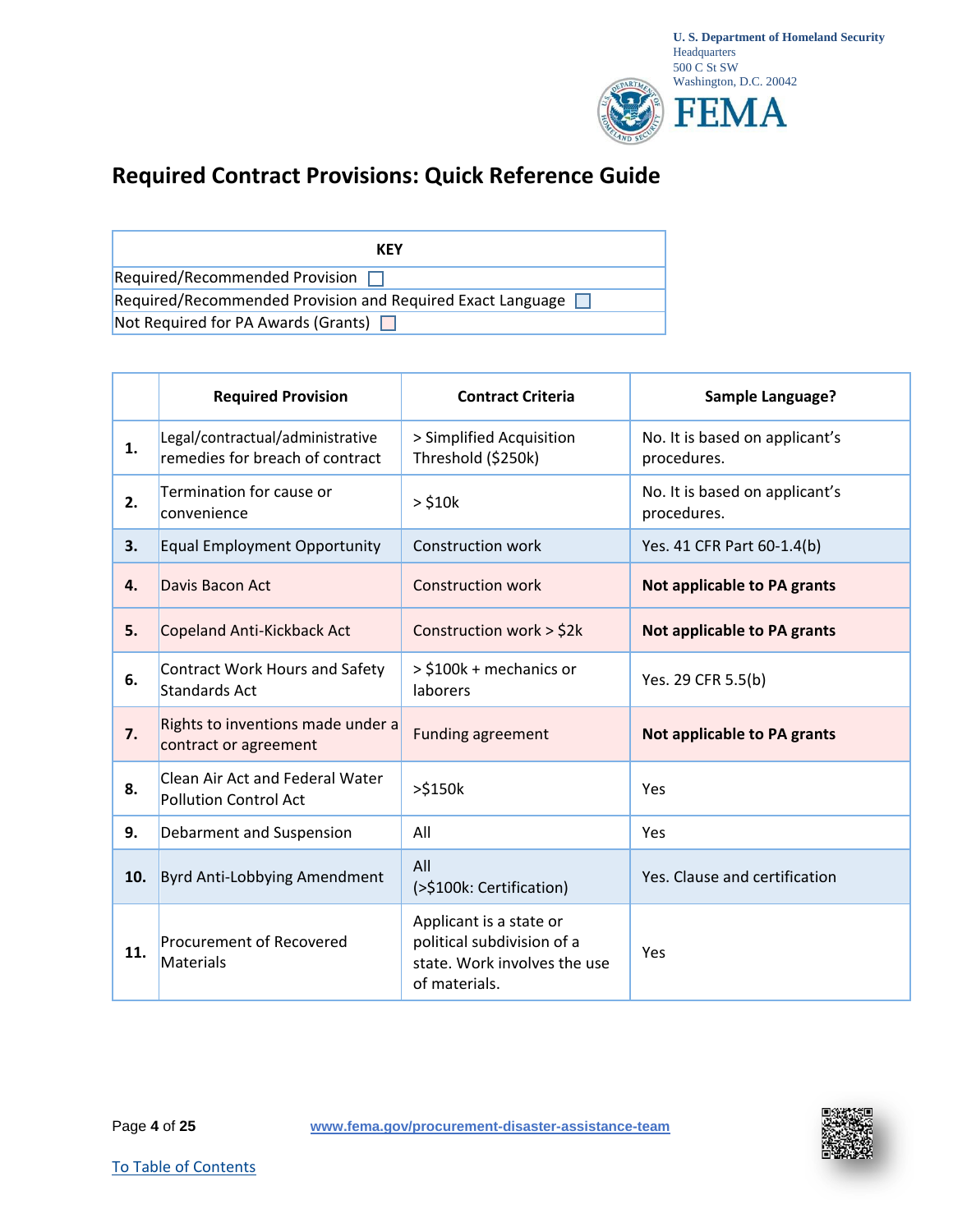

# **Recommended Contract Provisions: Quick Reference Guide**

|    | <b>Recommended Provision</b>                                                  | <b>Contract Criteria</b> | <b>Sample Language?</b>                                        |
|----|-------------------------------------------------------------------------------|--------------------------|----------------------------------------------------------------|
| 1. | Access to Records                                                             | All                      | <b>Yes</b>                                                     |
| 2. | Contract Changes or<br><b>Modifications</b>                                   | All                      | No. It depends on nature of contract<br>and end-item procured. |
| 3. | DHS Seal, Logo, and Flags                                                     | All                      | <b>Yes</b>                                                     |
| 4. | Compliance with Federal Law,<br><b>Regulations and Executive Orders</b>       | All                      | <b>Yes</b>                                                     |
| 5. | No Obligation by Federal<br>Government                                        | All                      | Yes                                                            |
| 6. | Program Fraud and False or<br><b>Fraudulent Statements or Related</b><br>Acts | All                      | Yes                                                            |

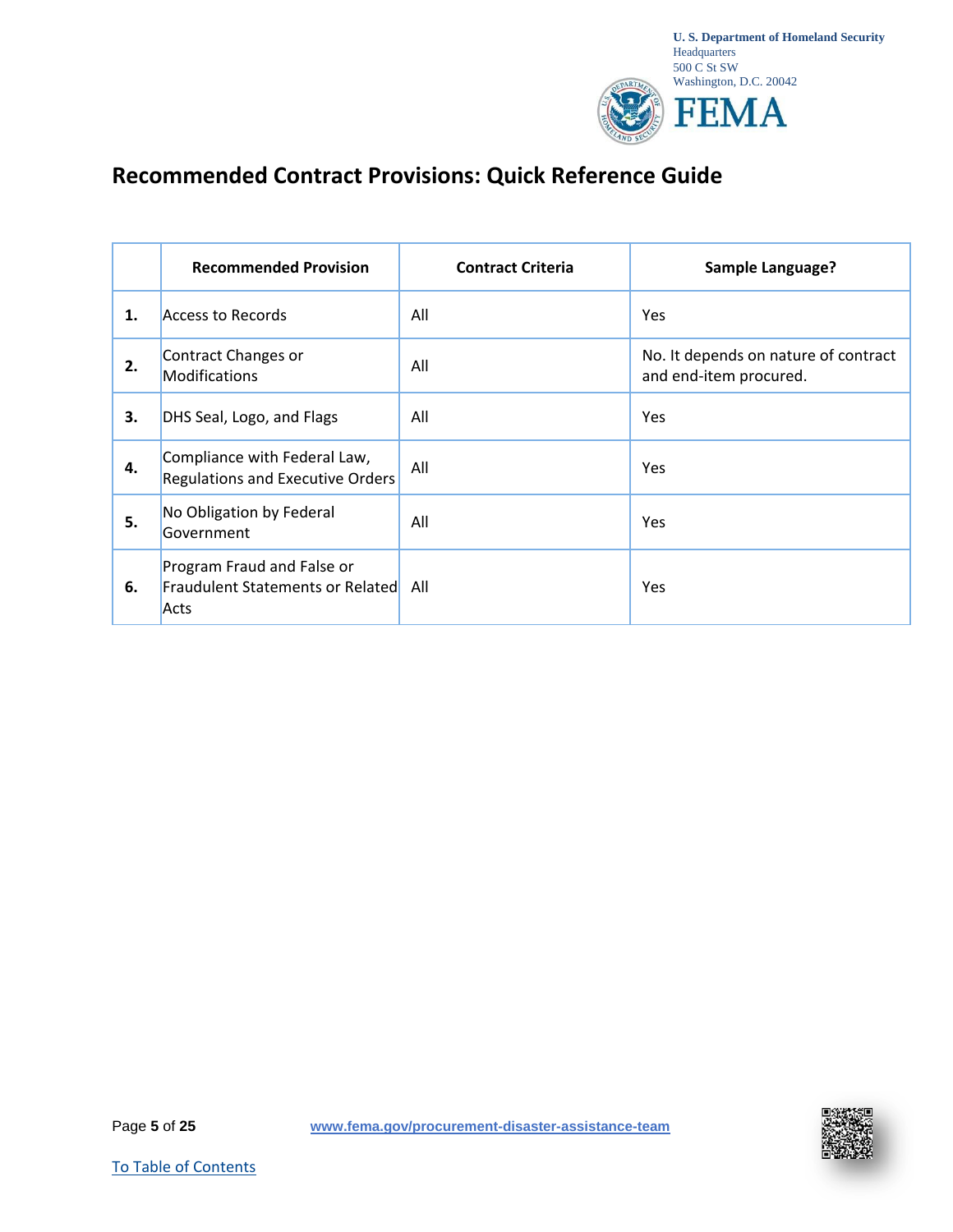

#### **REQUIRED CONTRACT PROVISIONS**

#### <span id="page-5-0"></span>**1. REMEDIES**

- **a.** Standard. Contracts for more than the simplified acquisition threshold, currently set at \$250,000, must address administrative, contractual, or legal remedies in instances where contractors violate or breach contract terms, and provide for such sanctions and penalties as appropriate. See 2 C.F.R. Part 200, Appendix II(A).
- **b.** Applicability. This requirement applies to all FEMA grant and cooperative agreement programs.

#### <span id="page-5-1"></span>**2. TERMINATION FOR CAUSE AND CONVENIENCE**

- **a.** Standard. All contracts in excess of \$10,000 must address termination for cause and for convenience by the non-Federal entity, including the manner by which it will be effected and the basis for settlement. See 2 C.F.R. Part 200, Appendix  $II(B)$ .
- **b.** Applicability. This requirement applies to all FEMA grant and cooperative agreement programs.

# <span id="page-5-2"></span>**3. EQUAL EMPLOYMENTOPPORTUNITY**

#### **If applicable, exact language below in subsection 3.d is required.**

**a.** Standard. Except as otherwise provided under 41 C.F.R. Part 60, all contracts that meet the definition of "federally assisted construction contract" in 41 C.F.R. § 60-1.3 must include the equal opportunity clause provided under 41 C.F.R. § 60- 1.4(b), in accordance with Executive Order 11246**,** *Equal Employment Opportunity* (30 Fed. Reg. 12319, 12935, 3 C.F.R. Part, 1964-1965 Comp., p. 339), as amended by Executive Order 11375, *Amending Executive Order 11246 Relating to Equal Employment Opportunity*, and implementing regulations at 41 C.F.R. Part 60 (Office of Federal Contract Compliance Programs, Equal Employment Opportunity, Department of Labor). See 2 C.F.R. Part 200, Appendix II(C).

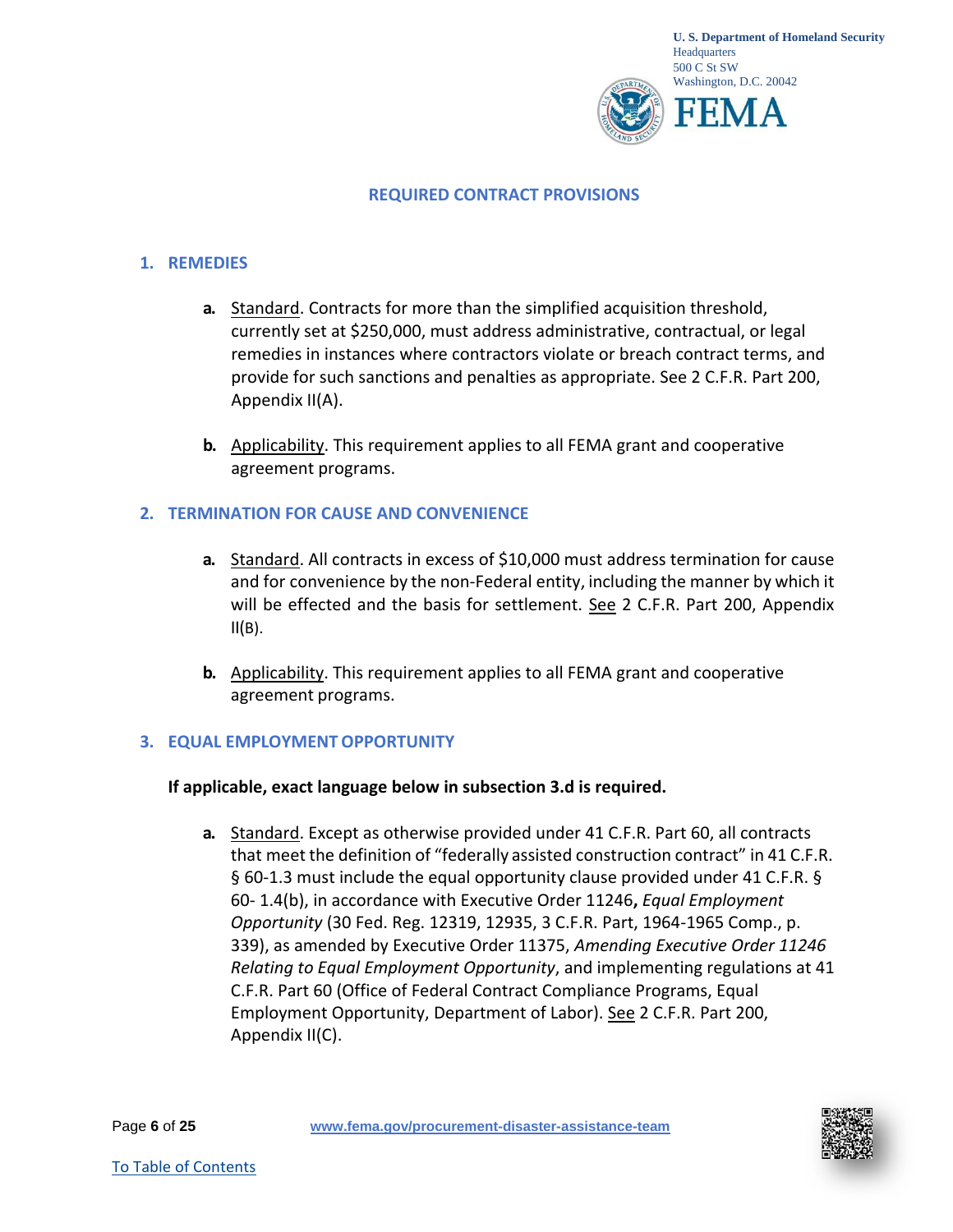

#### **b.** Key Definitions.

- i. Federally Assisted Construction Contract. The regulation at 41 C.F.R. § 60- 1.3 defines a "federally assisted construction contract" as any agreement or modification thereof between any applicant and a person for construction work which is paid for in whole or in part with funds obtained from the Government or borrowed on the credit of the Government pursuant to any Federal program involving a grant, contract, loan, insurance, or guarantee, or undertaken pursuant to any Federal program involving such grant, contract, loan, insurance, or guarantee, or any application or modification thereof approved by the Government for a grant, contract, loan, insurance, or guarantee under which the applicant itself participates in the construction work.
- ii. Construction Work. The regulation at 41 C.F.R. § 60-1.3 defines "construction work" as the construction, rehabilitation, alteration, conversion, extension, demolition or repair of buildings, highways,or other changes or improvements to real property, including facilities providing utility services. The term also includes the supervision, inspection, and other onsite functions incidental to the actual construction.
- **c.** Applicability. This requirement applies to all FEMA grant and cooperative agreement programs.
- **d.** Required Language. The regulation at 41 C.F.R. Part 60-1.4(b) requires the insertion of the following contract clause.

# During the performance of this contract, the contractor agrees as follows:

**(1)** The contractor will not discriminate against any employee or applicant for employment because of race, color, religion, sex, sexual orientation, gender identity, or national origin. The contractor will take affirmative action toensure that applicants are employed, and that employees are treated during employment without regard to their race, color, religion, sex, sexual orientation, gender identity, or national origin. Such action shall include, but not be limited to the following:

Employment, upgrading, demotion, or transfer; recruitment or recruitment advertising; layoff or termination; rates of pay or other forms of compensation; and selection for training, including apprenticeship. The contractor agrees to post in conspicuous places, available to employees and applicants for

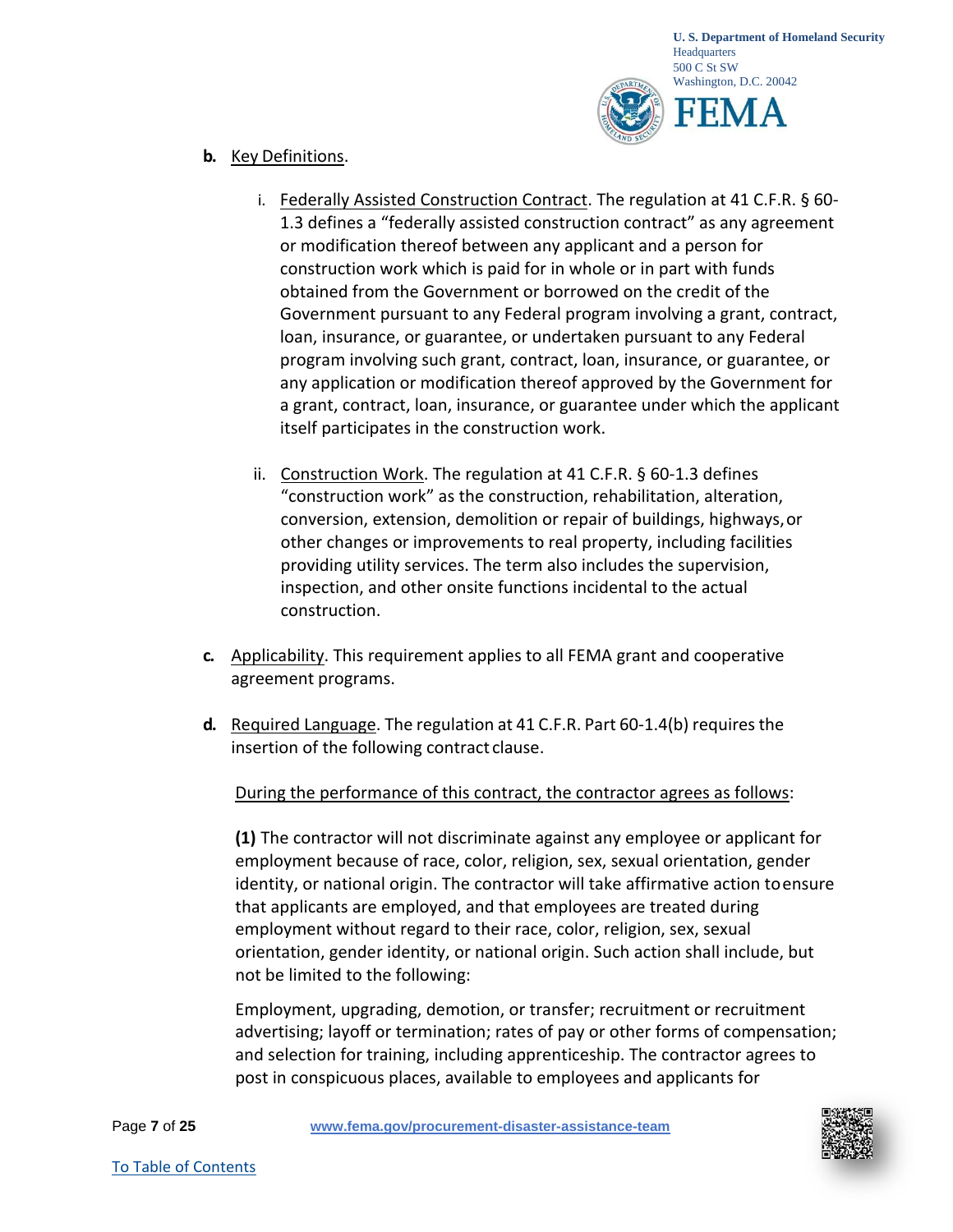

employment, notices to be provided setting forth the provisions of this nondiscrimination clause.

**(2)** The contractor will, in all solicitations or advertisements for employees placed by or on behalf of the contractor, state that all qualified applicants will receive consideration for employment without regard to race, color, religion, sex, sexual orientation, gender identity, or national origin.

**(3)** The contractor will not discharge or in any other manner discriminate against any employee or applicant for employment because such employee or applicant has inquired about, discussed, or disclosed the compensation of the employee or applicant or another employee or applicant. This provision shall not apply to instances in which an employee who has access to the compensation information of other employees or applicants as a part of such employee's essential job functions discloses the compensation of such other employees or applicants to individuals who do not otherwise have access to such information, unless such disclosure is in response to a formal complaint or charge, in furtherance of an investigation, proceeding, hearing, or action, including an investigation conducted by the employer, or is consistent with th[e](https://www.law.cornell.edu/definitions/index.php?width=840&height=800&iframe=true&def_id=11ed7b108f4f698848db076411872c73&term_occur=26&term_src=Title%3A41%3ASubtitle%3AB%3AChapter%3A60%3APart%3A60-1%3ASubpart%3AA%3A60-1.4) [contractor's](https://www.law.cornell.edu/definitions/index.php?width=840&height=800&iframe=true&def_id=11ed7b108f4f698848db076411872c73&term_occur=26&term_src=Title%3A41%3ASubtitle%3AB%3AChapter%3A60%3APart%3A60-1%3ASubpart%3AA%3A60-1.4) legal duty to furnish information.

**(4)** The contractor will send to each labor union or representative of workers with which he has a collective bargaining agreement or other contract or understanding, a notice to be provided advising the said labor union or workers' representatives of the contractor's commitments under this section, and shall post copies of the notice in conspicuous places available to employees and applicants for employment.

**(5)** The contractor will comply with all provisions of Executive Order 11246 of September 24, 1965, and of the rules, regulations, and relevant orders of the Secretary of Labor.

**(6)** The contractor will furnish all information and reports required by Executive Order 11246 of September 24, 1965, and by rules, regulations, and orders of the Secretary of Labor, or pursuant thereto, and will permit access to hisbooks, records, and accounts by the administering agency and the Secretary of Labor for purposes of investigation to ascertain compliance with such rules, regulations, and orders.

**(7)** In the event of the contractor's noncompliance with the nondiscrimination clauses of this contract or with any of the said rules, regulations, or orders,this contract may be canceled, terminated, or suspended in whole or in part and the contractor may be declared ineligible for further Government contracts or federally assisted construction contracts in accordance with procedures

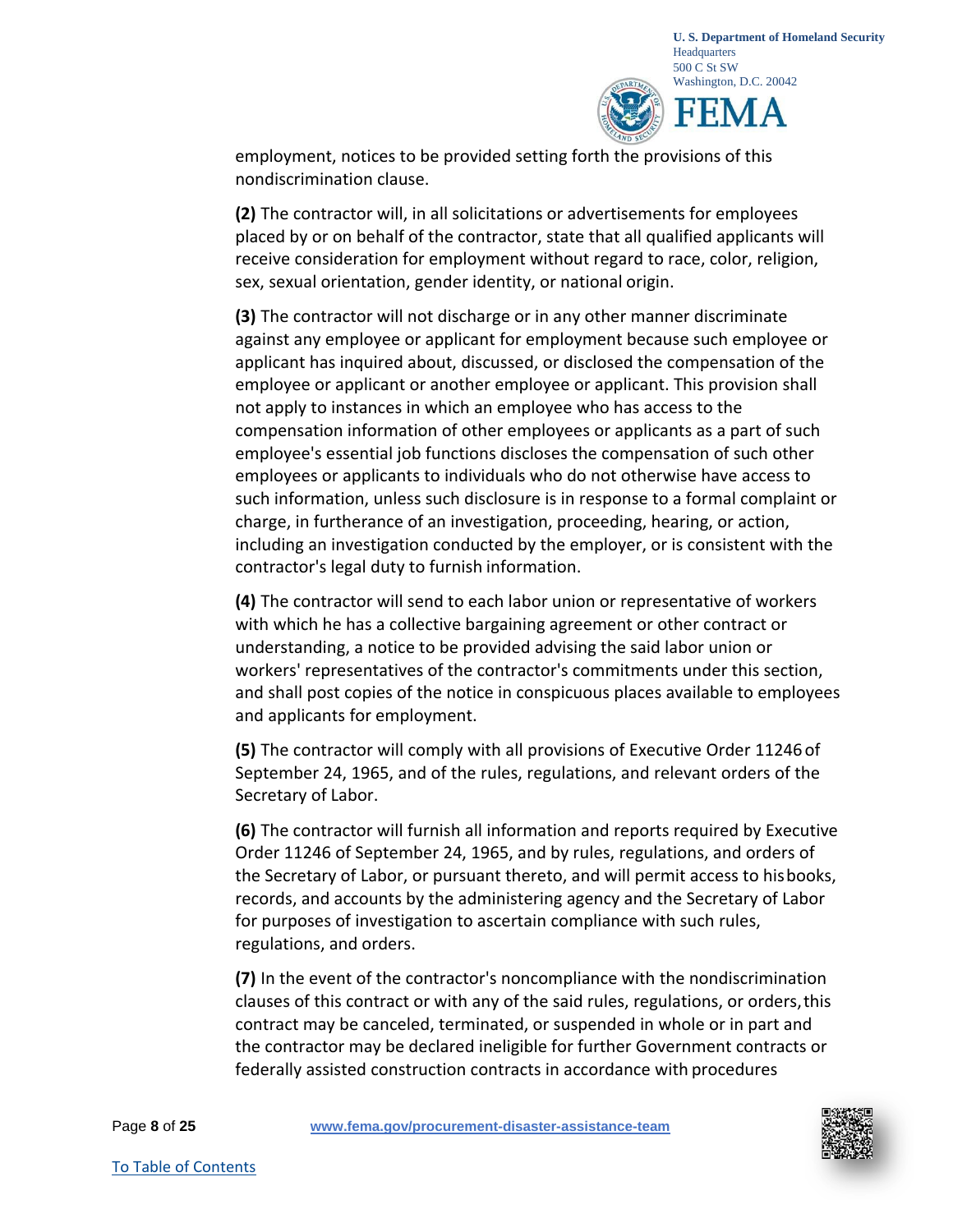

authorized in Executive Order 11246 of September 24, 1965, and such other sanctions may be imposed and remedies invoked as provided in Executive Order 11246 of September 24, 1965, or by rule, regulation, or order of the Secretary of Labor, or as otherwise provided by law.

**(8)** The contractor will include the portion of the sentence immediately preceding paragraph (1) and the provisions of paragraphs (1) through (8) in every subcontract or purchase order unless exempted by rules, regulations, or orders of the Secretary of Labor issued pursuant to section 204 of Executive Order 11246 of September 24, 1965, so that such provisions will be binding upon each subcontractor or vendor. The contractor will take such action with respect to any subcontract or purchase order as the administering agencymay direct as a means of enforcing such provisions, including sanctions for noncompliance:

Provided*,* however, that in the event a contractor becomes involved in, or is threatened with, litigation with a subcontractor or vendor as a result of such direction by the administering agency, the contractor may request the United States to enter into such litigation to protect the interests of the United States.

The applicant further agrees that it will be bound by the above equal opportunity clause with respect to its own employment practices when it participates in federally assisted construction work: *Provided,* That if the applicant so participating is a State or local government, the above equal opportunity clause is not applicable to any agency, instrumentality or subdivision of such government which does not participate in work on or under the contract.

The applicant agrees that it will assist and cooperate actively with the administering agency and the Secretary of Labor in obtaining the compliance of contractors and subcontractors with the equal opportunity clause and the rules, regulations, and relevant orders of the Secretary of Labor, that it will furnish the administering agency and the Secretary of Labor such information as they may require for the supervision of such compliance, and that it will otherwise assist the administering agency in the discharge of the agency's primary responsibility for securing compliance.

The applicant further agrees that it will refrain from entering into any contract [or contract m](https://www.law.cornell.edu/definitions/index.php?width=840&height=800&iframe=true&def_id=22edf9acbb0b836eba994727b86adedf&term_occur=16&term_src=Title%3A41%3ASubtitle%3AB%3AChapter%3A60%3APart%3A60-1%3ASubpart%3AA%3A60-1.4)odification subject to Executive Order 11246 of September 24, 1965, with a contractor debarred from, or who has not demonstrated eligibility for, Government contracts and federally assisted construction contracts pursuant to the Executive Order and will carry out such sanctions and penalties for violation of the equal opportunity clause as may be imposed upon

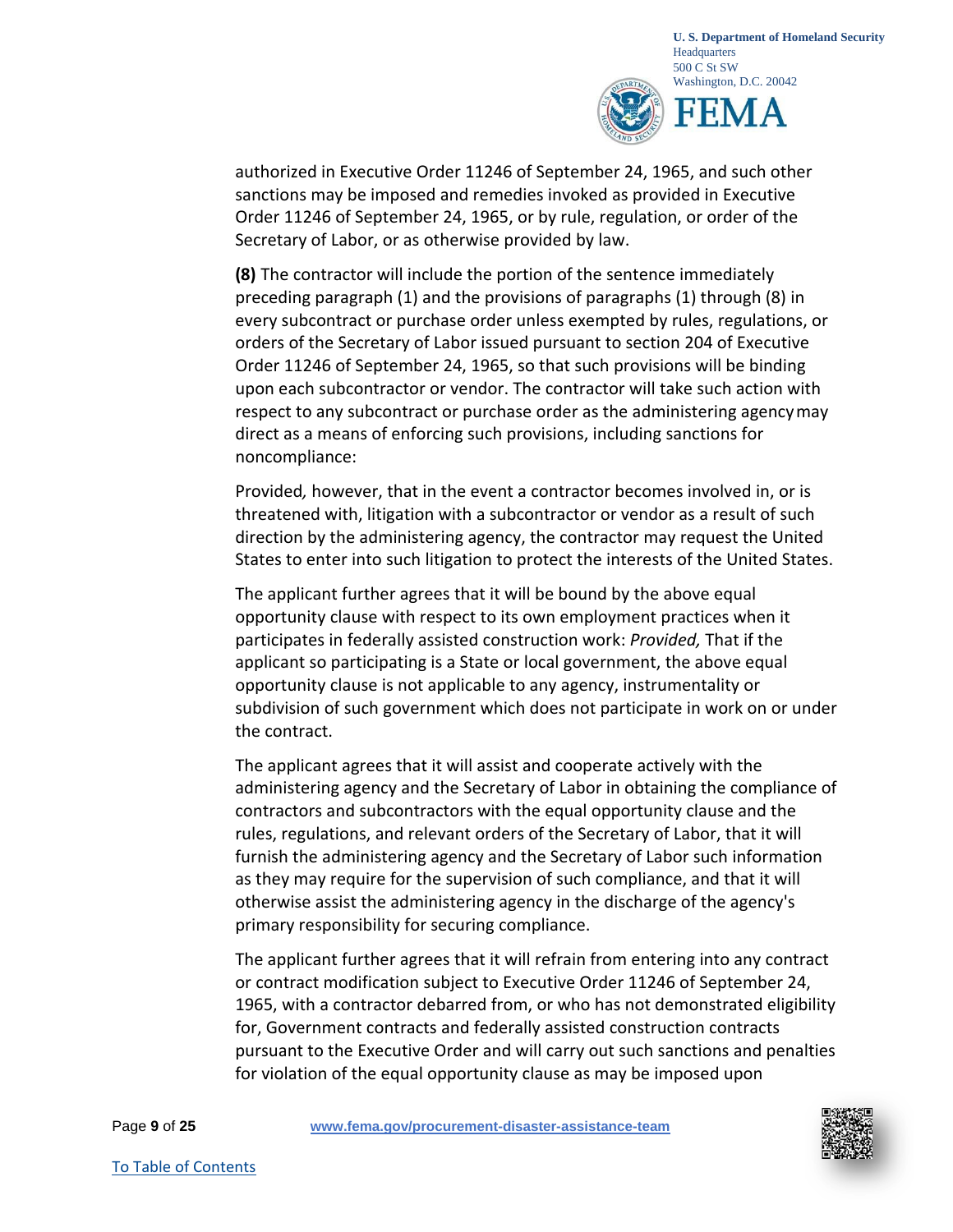

contractors and subcontractors by the administering agency or the Secretary of Labor pursuant to Part II, Subpart D of the Executive Order. In addition, the applicant agrees that if it fails or refuses to comply with these undertakings, the administering agency may take any or all of the following actions: Cancel, terminate, or suspend in whole or in part this grant (contract, loan, insurance, guarantee); refrain from extending any further assistance to the applicant under the program with respect to which the failure or refund occurred until satisfactory assurance of future compliance has been received from such applicant; and refer the case to the Department of Justice for appropriate legal proceedings.

# <span id="page-9-0"></span>**4. DAVIS-BACON ACT**

- **a.** Standard. All prime construction contracts in excess of \$2,000 awarded by non-Federal entities must include a provision for compliance with the Davis-Bacon Act (40 U.S.C. §§ 3141-3144 and 3146-3148) as supplemented by Department ofLabor regulations at 29 C.F.R. Part 5 (Labor Standards Provisions Applicable to Contracts Covering Federally Financed and Assisted Construction). See 2 C.F.R. Part 200, Appendix II(D). In accordance with the statute, contractors must be required to pay wages to laborers and mechanics at a rate not less than the prevailing wages specified in a wage determination made by the Secretary of Labor. In addition, contractors must be required to pay wages not less than once aweek.
- **b.** Applicability. The Davis-Bacon Act only applies to the Emergency Management Preparedness Grant Program, Homeland SecurityGrant Program, Nonprofit Security Grant Program, Tribal Homeland Security Grant Program, Port Security Grant Program, and Transit Security Grant Program. **It DOES NOT apply to other FEMA grant and cooperative agreement programs, including the Public Assistance Program**.
- **c.** Requirements. If applicable, the non-federal entity must do the following:
	- i. The non-Federal entity must place a copy of the current prevailing wage determination issued by the Department of Labor in each solicitation. The decision to award a contract or subcontract must be conditioned upon the acceptance of the wage determination. The non-Federal entity must report all suspected or reported violations to the Federal awarding agency.
	- ii. Additionally, pursuant 2 C.F.R. Part 200, Appendix II(D), contracts subject to the Davis-Bacon Act, must also include a provision for compliancewith

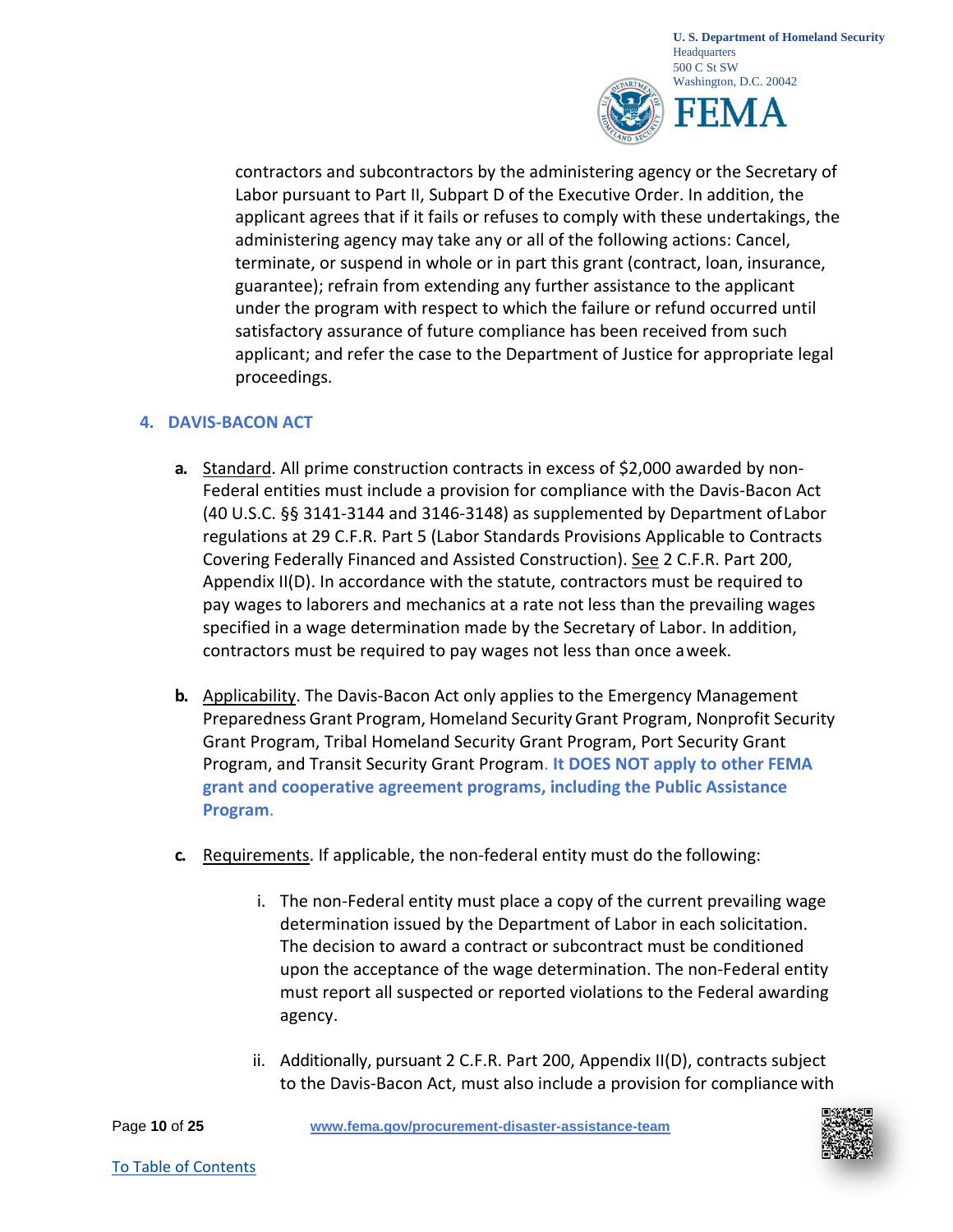

the Copeland "Anti-Kickback" Act (40 U.S.C. § 3145), as supplemented by Department of Labor regulations at 29 C.F.R. Part 3 (Contractors and Subcontractors on Public Building or Public Work Financed in Whole or in Part by Loans or Grants from the United States). The Copeland Anti-Kickback Act provides that each contractor or subrecipient must be prohibited from inducing, by any means, any person employed in the construction, completion, or repair of public work, to give up any part of the compensation to which he or she is otherwise entitled. The non-Federal entity must report all suspected or reported violations to FEMA.

iii. Include a provision for compliance with the Davis-Bacon Act (40 U.S.C. 3141-3144, and 3146-3148) as supplemented by Department of Labor regulations (29 CFR Part 5, "Labor Standards Provisions Applicable to Contracts Covering Federally Financed and Assisted Construction").

Suggested Language. The following provides a sample contract clause:

# Compliance with the Davis-Bacon Act.

- a. All transactions regarding this contract shall be done in compliance with the Davis-Bacon Act (40 U.S.C. 3141- 3144, and 3146-3148) and the requirements of 29C.F.R. pt. 5 as may be applicable. The contractor shall comply with 40 U.S.C. 3141-3144, and 3146-3148 and the requirements of 29 C.F.R. pt. 5 as applicable.
- b. Contractors are required to pay wages to laborers and mechanics at a rate not less than the prevailing wages specified in a wage determination made by the Secretary of Labor.
- c. Additionally, contractors are required to pay wages not less than once a week.

# <span id="page-10-0"></span>**5. COPELAND ANTI-KICKBACK ACT**

**a.** Standard. Recipient and subrecipient contracts must include a provision for compliance with the Copeland "Anti-Kickback" Act (40 U.S.C. 3145), as supplemented by Department of Labor regulations (29 CFR Part 3, "Contractorsand Subcontractors on Public Building or Public Work Financed in Whole or in Part by Loans or Grants from the United States").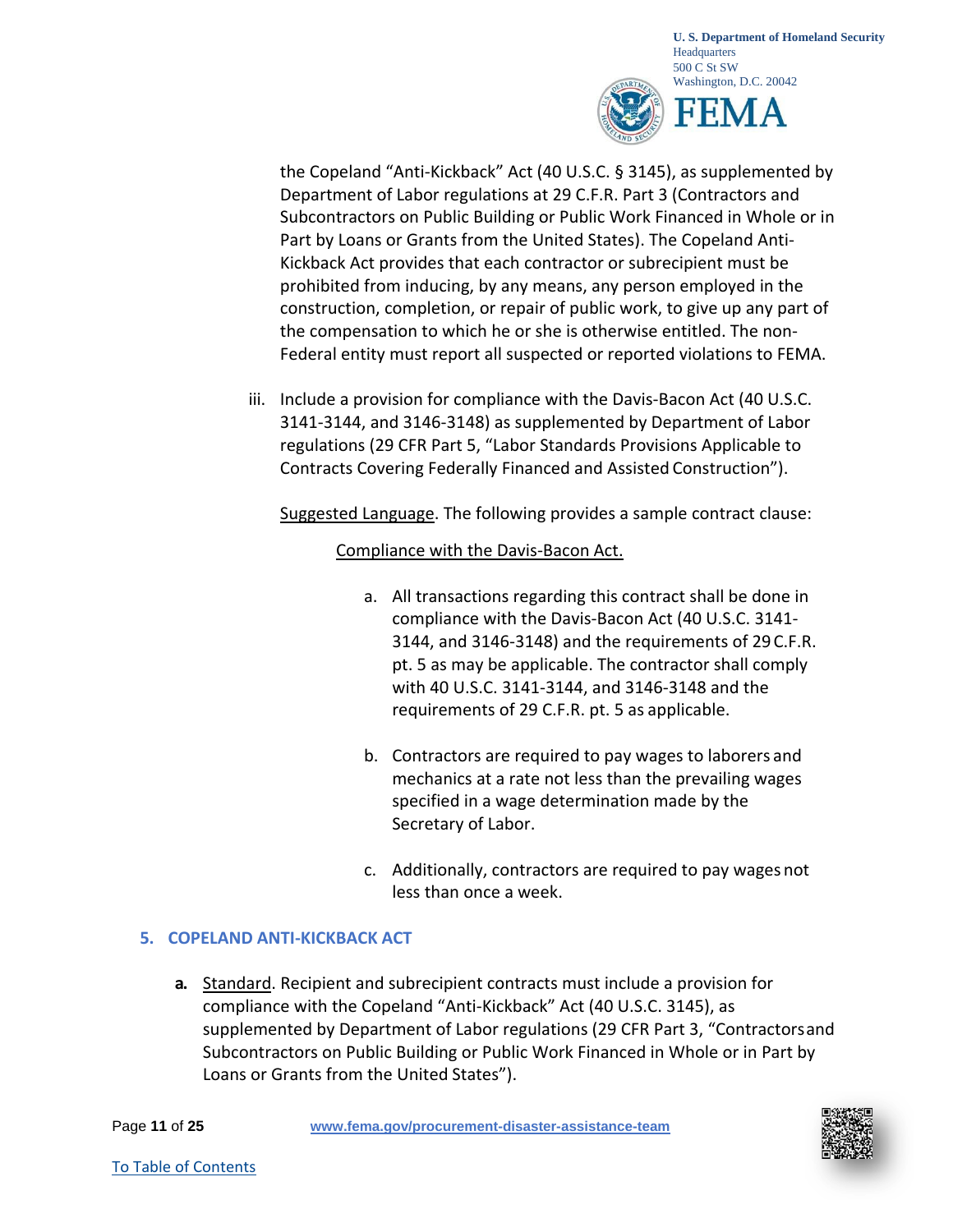

- **b.** Applicability. This requirement applies to all contracts for construction or repair work above \$2,000 in situations where the Davis-Bacon Act also applies. **It DOES NOT apply to the FEMA Public Assistance Program**.
- **c.** Requirements. If applicable, the non-federal entity must include a provision for compliance with the Copeland "Anti-Kickback" Act (40 U.S.C. § 3145), as supplemented by Department of Labor regulations at 29 C.F.R. Part 3 (Contractors and Subcontractors on Public Building or Public Work Financed in Whole or in Part by Loans or Grants from the United States). Each contractor or subrecipient must be prohibited from inducing, by any means, any person employed in the construction, completion, or repair of public work, to give up any part of the compensation to which he or she is otherwise entitled. The non-Federal entity must report all suspected or reported violations to FEMA. Additionally, in accordance with the regulation, each contractor and subcontractor must furnish each week a statement with respect to the wages paid each of its employees engaged in work covered by the Copeland Anti-Kickback Act and the Davis Bacon Act during the preceding weekly payroll period. The report shall be delivered by the contractor or subcontractor, within seven days after the regular payment date of the payroll period, to a representative of a Federal or State agency in charge at the site of the building or work.

# Sample Language. The following provides a sample contract clause:

# Compliance with the Copeland "Anti-Kickback" Act.

- a. Contractor. The contractor shall comply with 18 U.S.C. § 874, 40 U.S.C. § 3145, and the requirements of 29 C.F.R. pt. 3 as may be applicable, which are incorporated by reference into this contract.
- b. Subcontracts. The contractor or subcontractor shall insert in any subcontracts the clause above and such other clauses as FEMA may by appropriate instructions require, and also a clause requiring the subcontractors to include these clauses in any lower tier subcontracts. The prime contractor shall be responsible for the compliance by any subcontractor orlower tier subcontractor with all of these contract clauses.
- c. Breach. A breach of the contract clauses above may be grounds for termination of the contract, and fordebarment

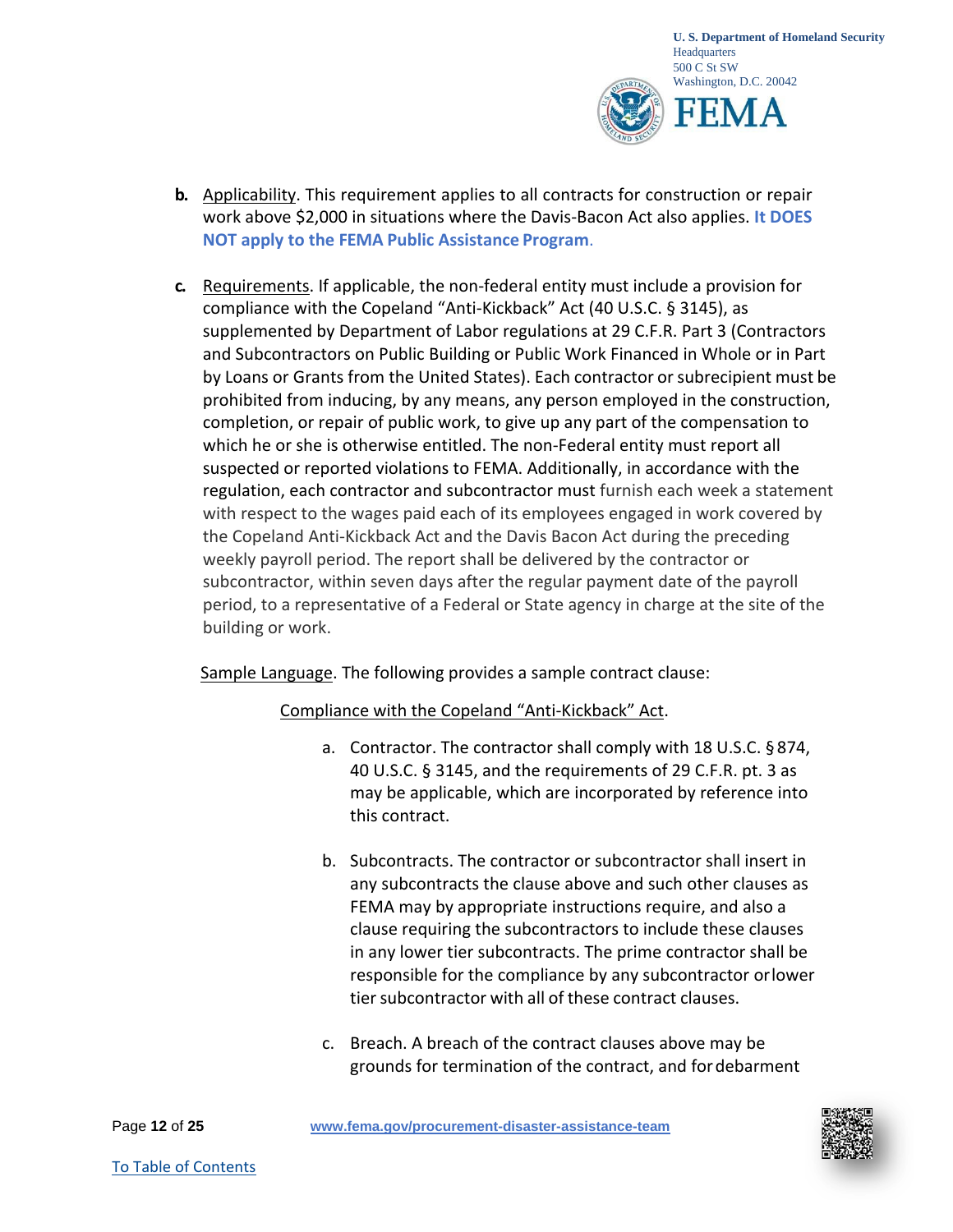

as a contractor and subcontractor as provided in 29 C.F.R. § 5.12."

# <span id="page-12-0"></span>**6. CONTRACT WORK HOURS AND SAFETY STANDARDSACT**

- **a.** Standard. Where applicable (see 40 U.S.C. §§ 3701-3708), all contracts awarded by the non-Federal entity in excess of \$100,000 that involve the employment of mechanics or laborers must include a provision for compliance with 40 U.S.C. §§ 3702 and 3704, as supplemented by Department of Labor regulations at 29 C.F.R. Part 5. See 2 C.F.R. Part 200, Appendix II(E). Under 40 U.S.C. § 3702, each contractor must be required to compute the wages of every mechanic and laborer on the basis of a standard work week of 40 hours. Work in excess of the standard work week is permissible provided that the worker is compensated at a rate of not less than one and a half times the basic rate of pay for all hours worked in excess of 40 hours in the work week. Further, no laborer or mechanic must be required to work in surroundings or under working conditions which are unsanitary, hazardous, or dangerous.
- **b.** Applicability. This requirement applies to all FEMA contracts awarded by the nonfederal entity in excess of \$100,000 under grant and cooperative agreement programs that involve the employment of mechanics or laborers. It is applicable to construction work. These requirements do not apply to the purchase of supplies or materials or articles ordinarily available on the open market, or contracts for transportation or transmission of intelligence.
- **c.** Suggested Language. The regulation at 29 C.F.R. § 5.5(b) provides contract clause language concerning compliance with the Contract Work Hours and Safety Standards Act. FEMA suggests including the following contract clause:

# Compliance with the Contract Work Hours and Safety Standards Act.

**(1)** *Overtime requirements.* No contractor or subcontractor contracting for any part of the contract work which may require or involve the employment of laborers or mechanics shall require or permit any such laborer or mechanic in any workweek in which he or she is employed on such work to work in excess of forty hours in such workweek unless such laborer or mechanic receives compensation at a rate not less than one and one-half times the basic rate of pay for all hours worked in excess of forty hours in such workweek.

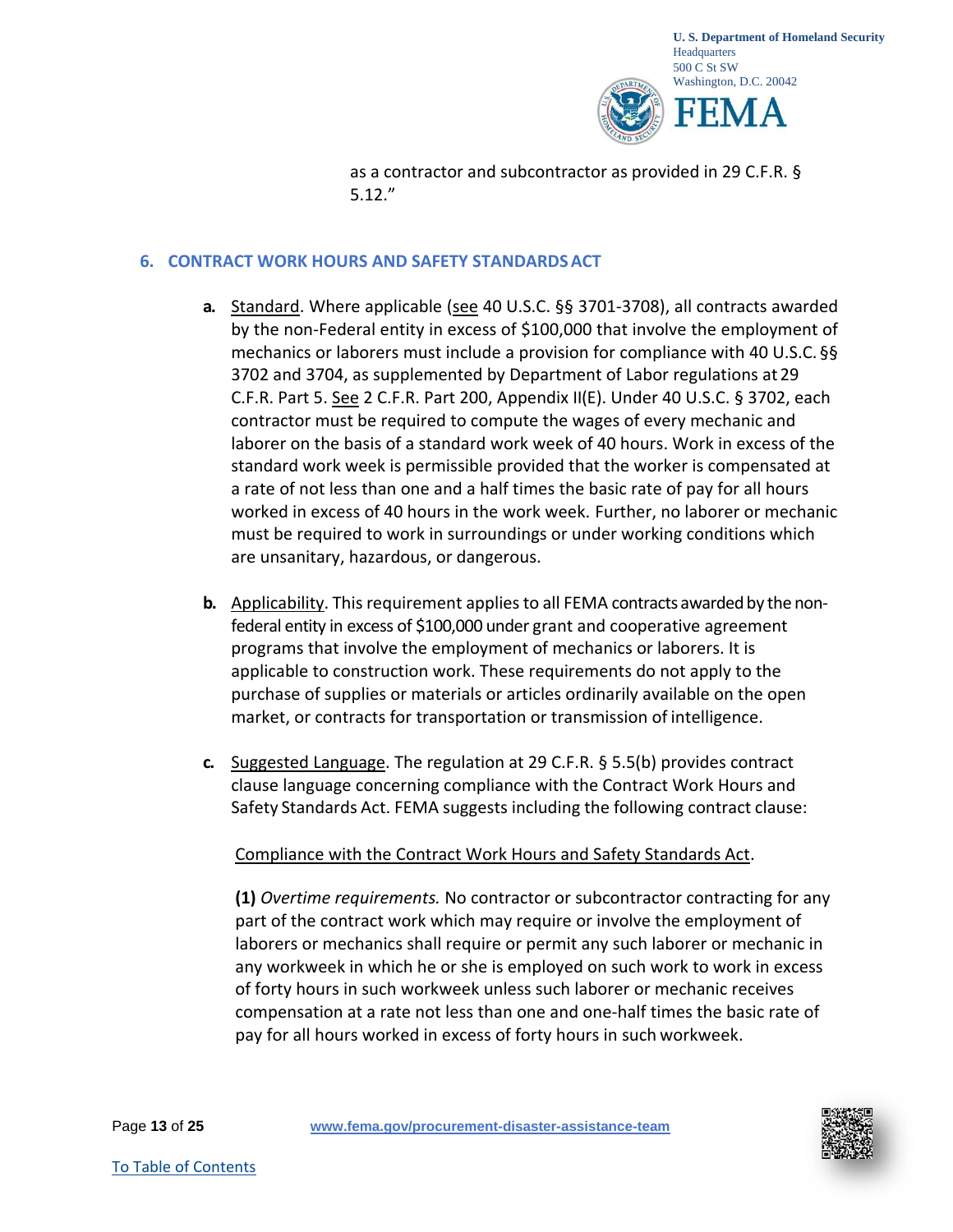

**(2)** *Violation; liability for unpaid wages; liquidated damages.* In the event of any violation of the clause set forth in paragraph (b)(1) of this section the contractor and any subcontractor responsible therefor shall be liable for the unpaid wages. In addition, such contractor and subcontractor shall be liable to the United States (in the case of work done under contract for the District of Columbia or a territory, to such District or to such territory), for liquidated damages. Such liquidated damages shall be computed with respect to each individual laborer or mechanic, including watchmen and guards, employed in violation of the clause set forth in paragraph  $(b)(1)$  of this section, in the sum of \$27 for each calendar day on which such individual was required or permitted to work in excess of the standard workweek of forty hours without payment of the overtime wages required by the clause set forth in paragraph (b)(1) of this section.

**(3)** *Withholding for unpaid wages and liquidated damages.* The (**write in the name of the Federal agency or the loan or grant recipient**) shall upon its own action or upon written request of an authorized representative of the Department of Labor withhold or cause to be withheld, from any moneys payable on account of work performed by the contractor or subcontractor under any such contract or any other Federal contract with the same prime contractor, or any other federally-assisted contract subject to the Contract Work Hours and Safety Standards Act, which is held by the same prime contractor, such sums as may be determined to be necessary to satisfy any liabilities of such contractor or subcontractor for unpaid wages and liquidated damages as provided in the clause set forth in paragraph (b)(2) of thissection.

**(4)** *Subcontracts.* The contractor or subcontractor shall insert in any subcontracts the clauses set forth in paragraph  $(b)(1)$  through  $(4)$  of this section and also a clause requiring the subcontractors to include these clauses in any lower tier subcontracts. The prime contractor shall be responsible for compliance by any subcontractor or lower tier subcontractor with the clauses set forth in paragraphs  $(b)(1)$  through  $(4)$  of this section.

# <span id="page-13-0"></span>**7. RIGHTS TO INVENTIONS MADE UNDER A CONTRACT ORAGREEMENT**

**a.** Standard. If the FEMA award meets the definition of "funding agreement" under 37C.F.R. § 401.2(a) and the non-Federal entity wishes to enter into a contract with a small business firm or nonprofit organization regarding the substitution of parties, assignment or performance of experimental, developmental, or research work under that "funding agreement," the non-Federal entity must comply with the requirements of 37 C.F.R. Part 401 (Rights to Inventions Made by Nonprofit Organizations and Small Business FirmsUnder

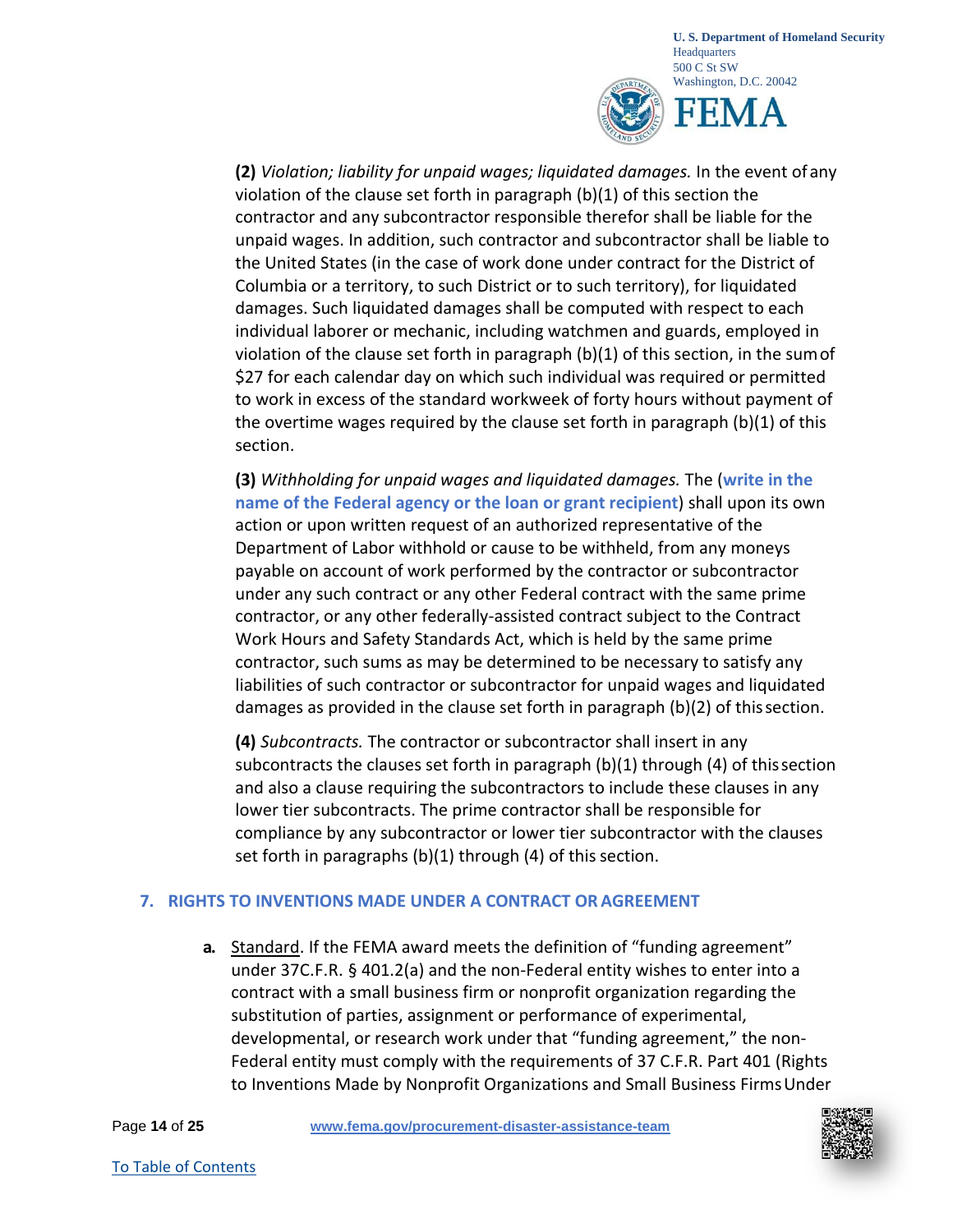

Government Grants, Contracts and Cooperative Agreements), and any implementing regulations issued by FEMA. See 2 C.F.R. Part 200, Appendix  $II(F)$ .

- **b.** Applicability. This requirement applies to "*funding agreements*," but it **DOES NOT apply to the Public Assistance**, Hazard Mitigation Grant Program, Fire Management Assistance Grant Program, Crisis Counseling Assistance and Training Grant Program, Disaster Case Management Grant Program, and Federal Assistance to Individuals and Households – Other Needs Assistance Grant Program, as FEMA awards under these programs do not meet the definition of "fundingagreement."
- **c.** Funding Agreements Definition. The regulation at 37 C.F.R. § 401.2(a) defines "funding agreement" as any contract, grant, or cooperative agreement entered into between any Federal agency, other than the Tennessee Valley Authority, and any contractor for the performance of experimental, developmental, or research work funded in whole or in part by the Federal government. This term also includes any assignment, substitution of parties, orsubcontract of any type entered into for the performance of experimental, developmental, or research work under a funding agreement as defined in the first sentence of this paragraph.

# <span id="page-14-0"></span>**8. CLEAN AIR ACT AND THE FEDERAL WATER POLLUTION CONTROL ACT**

- **a.** Standard. If applicable, contracts must contain a provision that requires the contractor to agree to comply with all applicable standards, orders, or regulations issued pursuant to the Clean Air Act (42 U.S.C. §§ 7401-7671q.) and the Federal Water Pollution Control Act as amended (33 U.S.C. §§ 1251-1387). Violations must be reported to FEMA and the Regional Office of the Environmental Protection Agency. See 2 C.F.R. Part 200, Appendix II(G).
- **b.** Applicability. This requirement applies to contracts awarded by a non-federal entity of amounts in excess of \$150,000 under a federal grant.
- **c.** Suggested Language. The following provides a sample contract clause.

# Clean Air Act

1. The contractor agrees to comply with all applicable standards, orders or regulations issued pursuant to the Clean Air Act, as

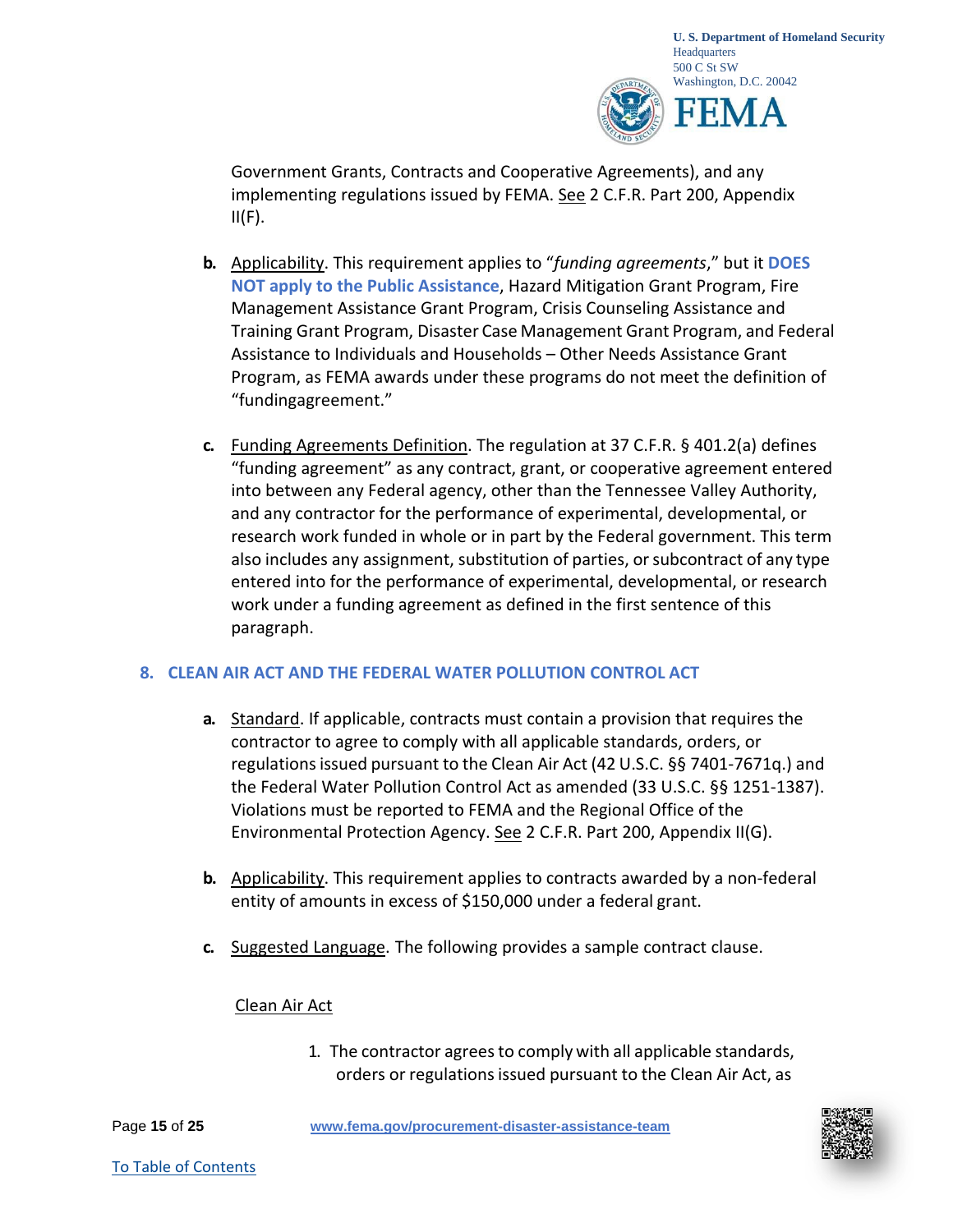

amended, 42 U.S.C. § 7401 et seq.

- 2. The contractor agrees to report each violation to the (**nameof applicant entering into the contract**) and understands and agrees that the (**name of the applicant entering into the contract**) will, in turn, report each violation as required to assure notification to the Federal Emergency Management Agency, and the appropriate Environmental Protection Agency Regional Office.
- 3. The contractor agrees to include these requirements in each subcontract exceeding \$150,000 financed in whole or in part with Federal assistance provided by FEMA.

#### Federal Water Pollution Control Act

- 1. The contractor agrees to comply with all applicable standards, orders, or regulations issued pursuant to the Federal Water Pollution Control Act, as amended, 33 U.S.C. 1251 etseq.
- 2. The contractor agrees to report each violation to the (**name of the applicant entering into the contract**) and understands and agrees that the (**name of the applicant entering into the contract**) will, in turn, report each violation as required to assure notification to the Federal Emergency Management Agency, and the appropriate Environmental Protection Agency Regional Office.
- 3. The contractor agrees to include these requirements in each subcontract exceeding \$150,000 financed in whole or inpart with Federal assistance provided by FEMA.

#### <span id="page-15-0"></span>**9. DEBARMENT AND SUSPENSION**

- **a.** Standard. Non-Federal entities and contractors are subject to the debarment and suspension regulations implementing Executive Order 12549, *Debarment and Suspension* (1986) and Executive Order 12689, *Debarment and Suspension*  (1989) at 2 C.F.R. Part 180 and the Department of Homeland Security's regulations at 2 C.F.R. Part 3000 (Nonprocurement Debarment andSuspension).
- **b.** Applicability. This requirement applies to all FEMA grant and cooperative

Page **16** of **25 [www.fema.gov/procurement-disaster-assistance-team](http://www.fema.gov/procurement-disaster-assistance-team)**

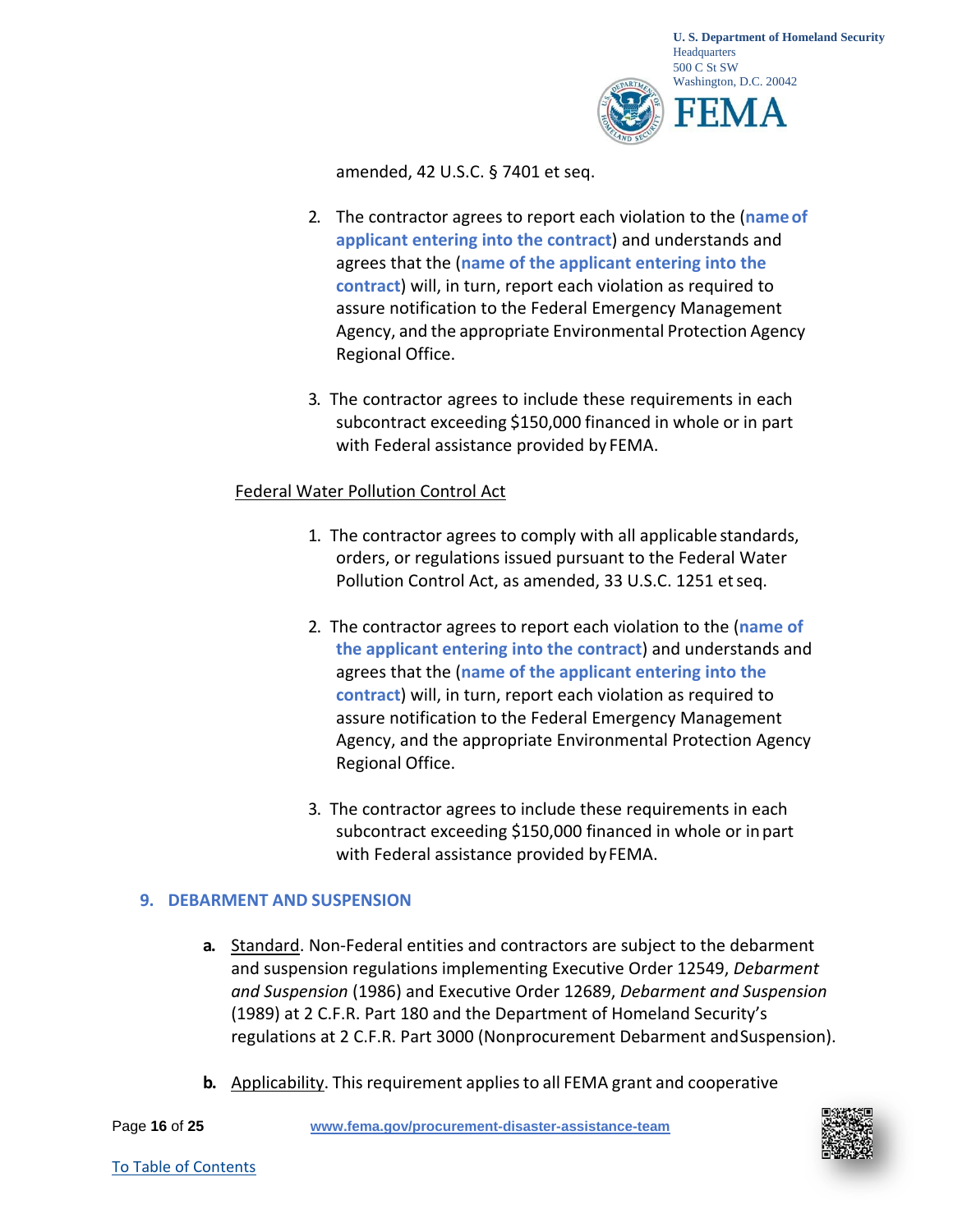

agreement programs.

#### **c.** Requirements.

- i. These regulations restrict awards, subawards, and contracts with certain parties that are debarred, suspended, or otherwise excluded from or ineligible for participation in Federal assistance programs and activities. See 2 C.F.R. Part 200, Appendix II(H); and 2 C.F.R. § 200.213. A contract award must not be made to parties listed in the SAM Exclusions. SAM Exclusions is the list maintained by the General Services Administration that contains the names of parties debarred, suspended, or otherwise excluded by agencies, as well as parties declared ineligible under statutory or regulatory authority other than Executive Order 12549. SAM exclusions can be accessed at [www.sam.gov.](http://www.sam.gov/) See 2 C.F.R. § 180.530.
- ii. In general, an "excluded" party cannot receive a Federal grant award or a contract within the meaning of a "covered transaction," to include subawards and subcontracts. This includes parties that receive Federal funding indirectly, such as contractors to recipients and subrecipients. The key to the exclusion is whether there is a "covered transaction," which is any nonprocurement transaction (unless excepted) at either a "primary" or "secondary" tier. Although"covered transactions" do not include contracts awarded by the Federal Government for purposes of the nonprocurement common rule and DHS's implementing regulations, it does include some contracts awarded by recipients andsubrecipients.
- iii. Specifically, a covered transaction includes the following contracts for goods or services:
	- 1. The contract is awarded by a recipient or subrecipient in the amount of at least \$25,000.
	- 2. The contract requires the approval of FEMA, regardless of amount.
	- 3. The contract is for federally-required audit services.
	- 4. A subcontract is also a covered transaction if it is awarded by the contractor of a recipient or subrecipient and requires either the approval of FEMA or is in excess of \$25,000.
- **d.** Suggested Language. The following provides a debarment and suspension

Page **17** of **25 [www.fema.gov/procurement-disaster-assistance-team](http://www.fema.gov/procurement-disaster-assistance-team)**

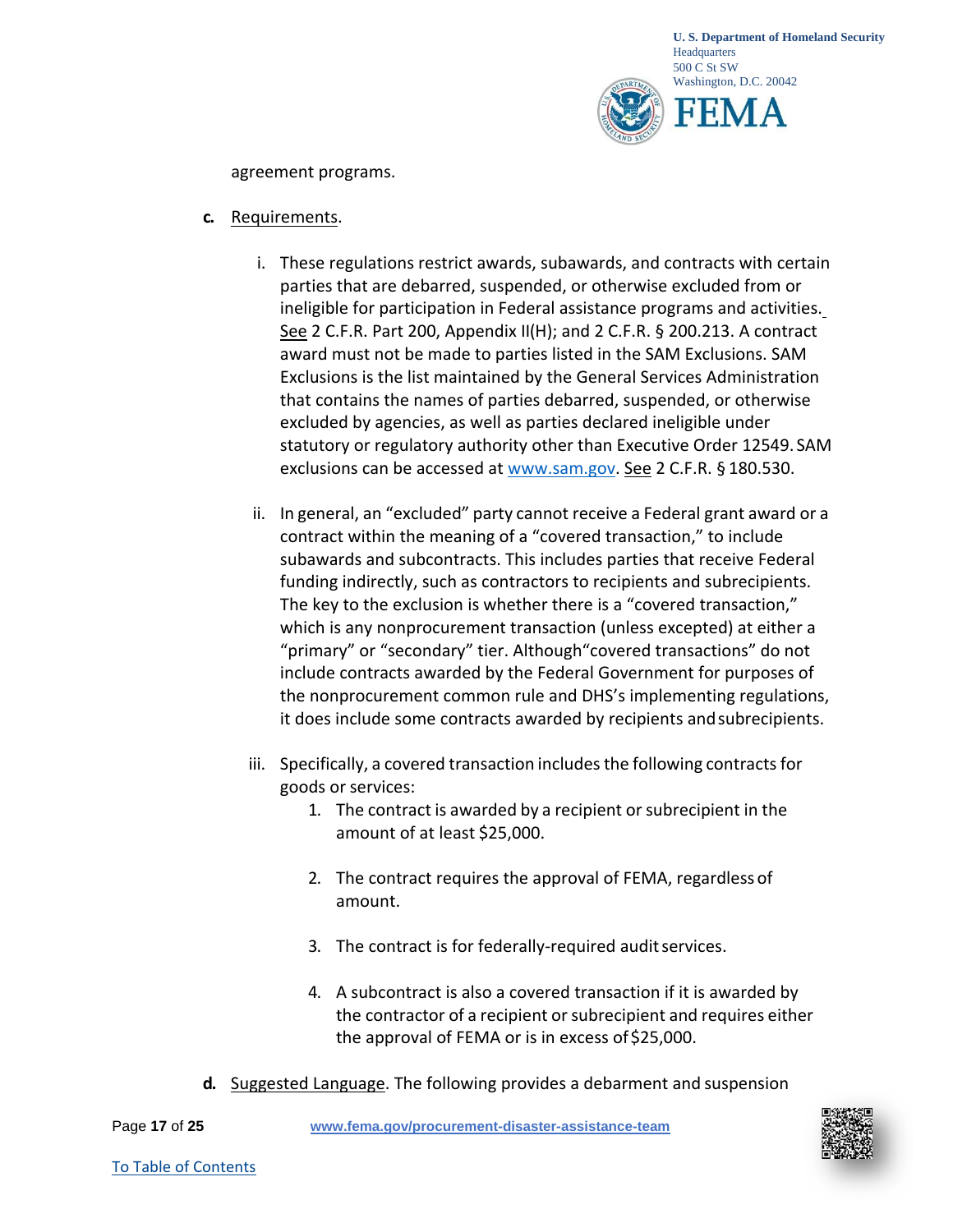

clause. It incorporates an optional method of verifying that contractors are not excluded or disqualified.

# Suspension and Debarment

- (1) This contract is a covered transaction for purposes of 2 C.F.R. pt. 180 and 2 C.F.R. pt. 3000. As such, the contractor is required to verify that none of the contractor's principals (defined at 2 C.F.R. § 180.995) or its affiliates (defined at 2 C.F.R. § 180.905) are excluded (defined at 2 C.F.R. § 180.940) or disqualified (defined at 2 C.F.R. § 180.935).
- (2) The contractor must comply with 2 C.F.R. pt. 180, subpart C and2 C.F.R. pt. 3000, subpart C, and must include a requirement to comply with these regulations in any lower tier covered transaction it enters into.
- (3) This certification is a material representation of fact relied upon by (**insert name of recipient/subrecipient/applicant**). If it is later determined that the contractor did not comply with 2 C.F.R. pt. 180, subpart C and 2 C.F.R. pt. 3000, subpart C, in addition to remedies available to (**insert name of recipient/subrecipient/applicant**), the Federal Government may pursue available remedies, including but not limited to suspension and/or debarment.
- (4) The bidder or proposer agrees to comply with the requirements of2 C.F.R. pt. 180, subpart C and 2 C.F.R. pt. 3000, subpart C while this offer is valid and throughout the period of any contract that may arise from this offer. The bidder or proposer further agrees to include a provision requiring such compliance in its lower tier covered transactions.

# <span id="page-17-0"></span>**10. BYRD ANTI-LOBBYING AMENDMENT**

**a.** Standard. Each tier certifies to the tier above that it will not and has not used Federal appropriated funds to pay any person or organization for influencing or attempting to influence an officer or employee of any agency, a Member of Congress, officer or employee of Congress, or an employee of a Member of Congress in connection with obtaining any Federal contract, grant or any other award covered by 31 U.S.C. § 1352. FEMA's regulation at 44 C.F.R. Part 18 implements the requirements of 31 U.S.C. § 1352 and provides, in Appendix A to Part 18, a copy of the certification that is required to be completed by each entity as described in 31 U.S.C. § 1352. Each tier must also disclose anylobbying with non-Federal funds that takes place in connection with obtaining any

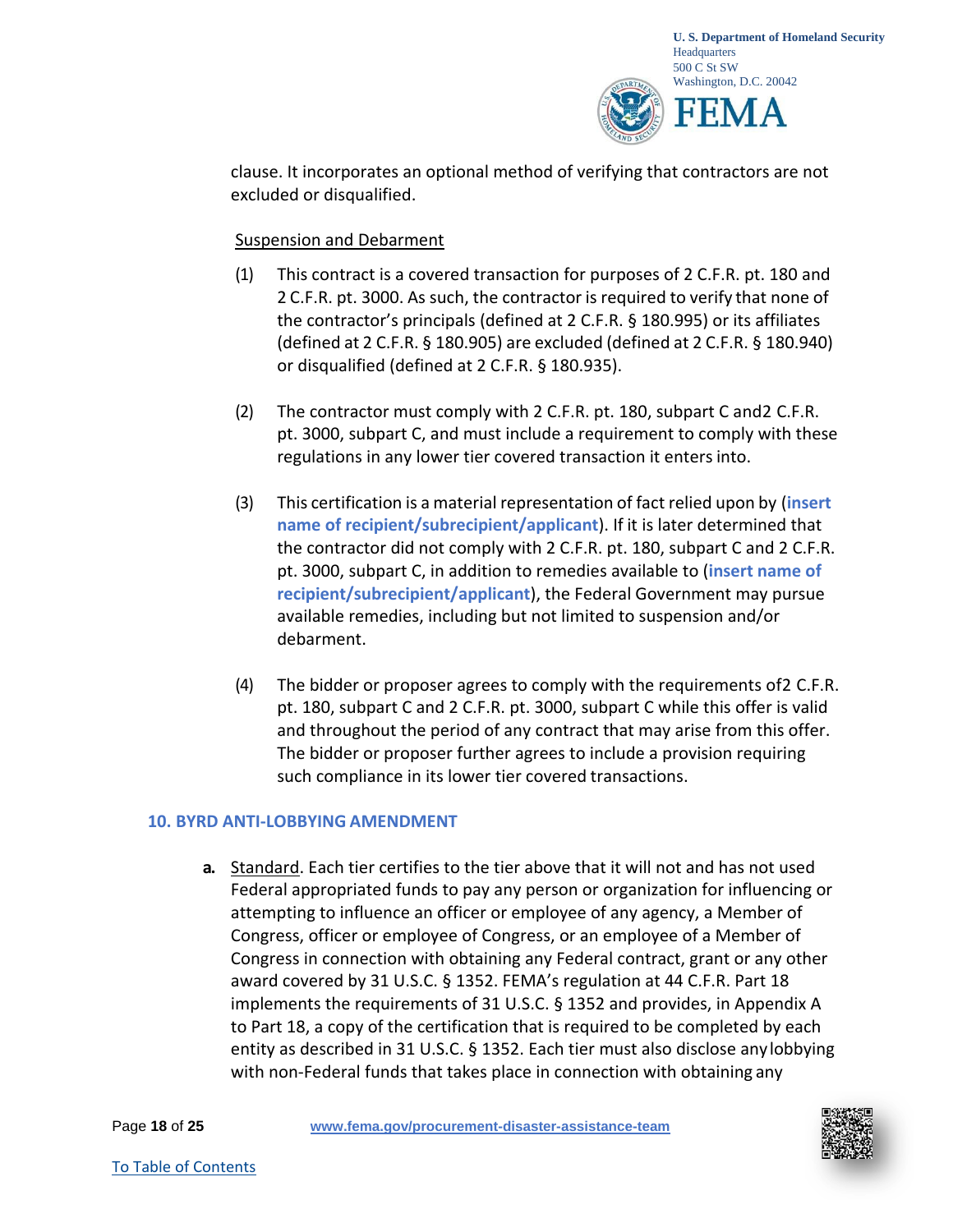

Federal award. Such disclosures are forwarded from tier to tier up to the Federal awarding agency.

- **b.** Applicability. This requirement applies to all FEMA grant and cooperative agreement programs. Contractors that apply or bid for a contract of \$100,000 or more under a federal grant must file the required certification. See 2 C.F.R. Part 200, Appendix II(I); 31 U.S.C. § 1352; and 44 C.F.R. Part 18.
- **c.** Suggested Language.

# Byrd Anti-Lobbying Amendment, 31 U.S.C. § 1352 (as amended)

Contractors who apply or bid for an award of \$100,000 or more shall file the required certification. Each tier certifies to the tier above that it will not and has not used Federal appropriated funds to pay any person or organization for influencing or attempting to influence an officer or employee of any agency, a Member of Congress, officer or employee of Congress, or an employee of a Member of Congress in connection with obtaining any Federal contract, grant, or any other award covered by 31 U.S.C. § 1352. Each tier shall also disclose any lobbying with non-Federal funds that takes place in connection with obtaining any Federal award. Such disclosures are forwarded from tier to tier up to the recipient who in turn will forward the certification(s) to the awarding agency.

**d.** Required Certification. If applicable, contractors must sign and submit to the non-federal entity the following certification.

# APPENDIX A, 44 C.F.R. PART 18 – CERTIFICATION REGARDING LOBBYING

Certification for Contracts, Grants, Loans, and Cooperative Agreements

The undersigned certifies, to the best of his or her knowledge and belief, that:

1. No Federal appropriated funds have been paid or will be paid, by or on behalf of the undersigned, to any person for influencing or attempting to influence an officer or employee of an agency, a Member of Congress, an officer or employee of Congress, or an employee of a Member of Congress in connection with the awarding of any Federal contract, the making ofany

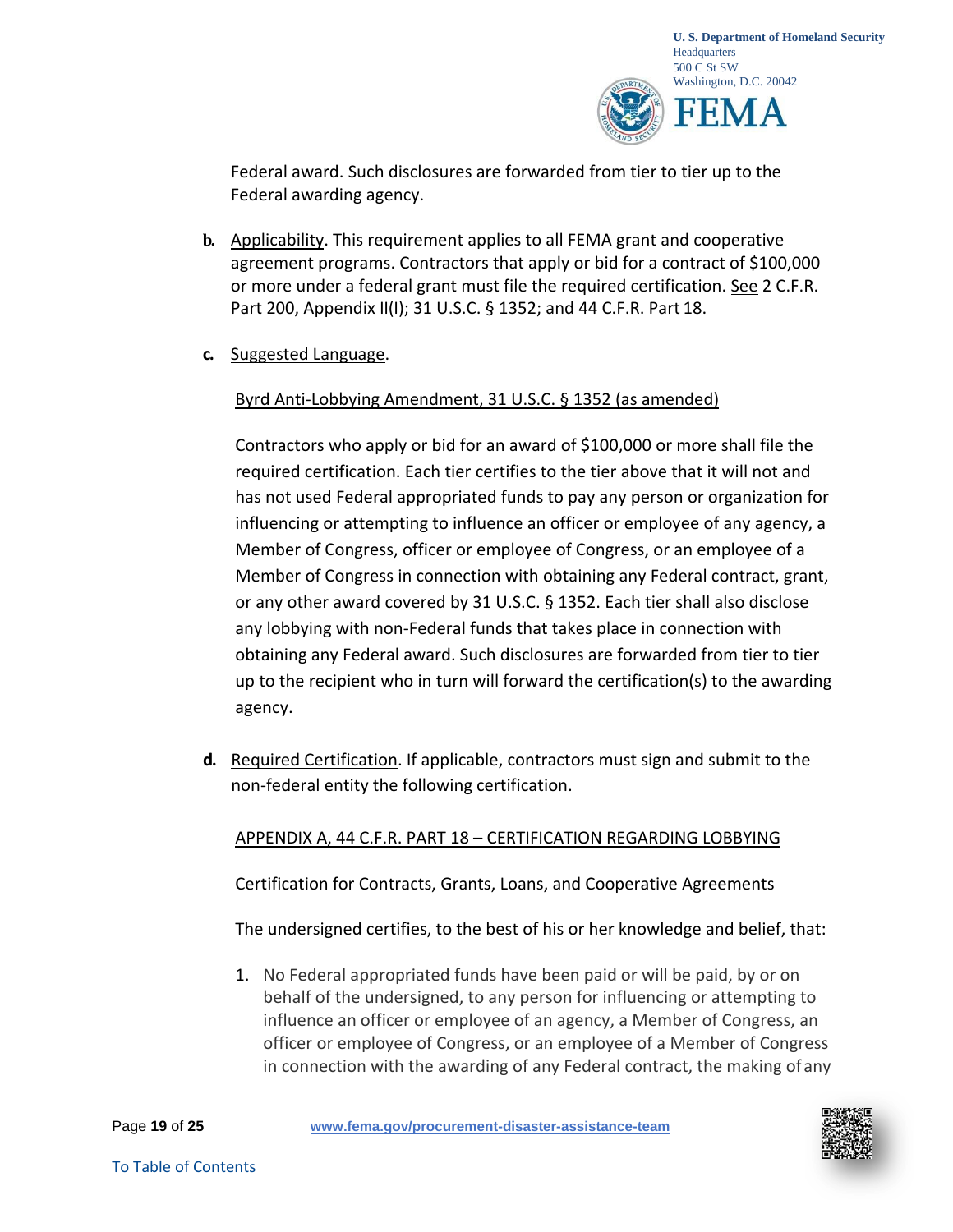

Federal grant, the making of any Federal loan, the entering into of any cooperative agreement, and the extension, continuation, renewal, amendment, or modification of any Federal contract, grant, loan, or cooperative agreement.

- 2. If any funds other than Federal appropriated funds have been paid or will be paid to any person for influencing or attempting to influence an officer or employee of any agency, a Member of Congress, an officer or employee of Congress, or an employee of a Member of Congress in connection with this Federal contract, grant, loan, or cooperative agreement, the undersigned shall complete and submit Standard Form-LLL, "Disclosure Form to Report Lobbying," in accordance with its instructions.
- 3. The undersigned shall require that the language of this certification be included in the award documents for all subawards at all tiers (including subcontracts, subgrants, and contracts under grants, loans, and cooperative agreements) and that all subrecipients shall certify and discloseaccordingly.

This certification is a material representation of fact upon which reliance was placed when this transaction was made or entered into. Submission of this certification is a prerequisite for making or entering into this transaction imposed by section 1352, title 31, U.S. Code. Any person who fails to file the required certification shall be subject to a civil penalty of not less than \$10,000 and not more than \$100,000 for each such failure.

The Contractor, *CONTERCORD* , certifies or affirms the truthfulness and accuracyof each statement of its certification and disclosure, if any. In addition, the Contractor understands and agrees that the provisions of 31 U.S.C.Chap. 38, Administrative Remedies for False Claims and Statements, apply to this certification and disclosure, if any.

Signature of Contractor's Authorized Official

Name and Title of Contractor's Authorized Official

Date

Page **20** of **25 [www.fema.gov/procurement-disaster-assistance-team](http://www.fema.gov/procurement-disaster-assistance-team)**

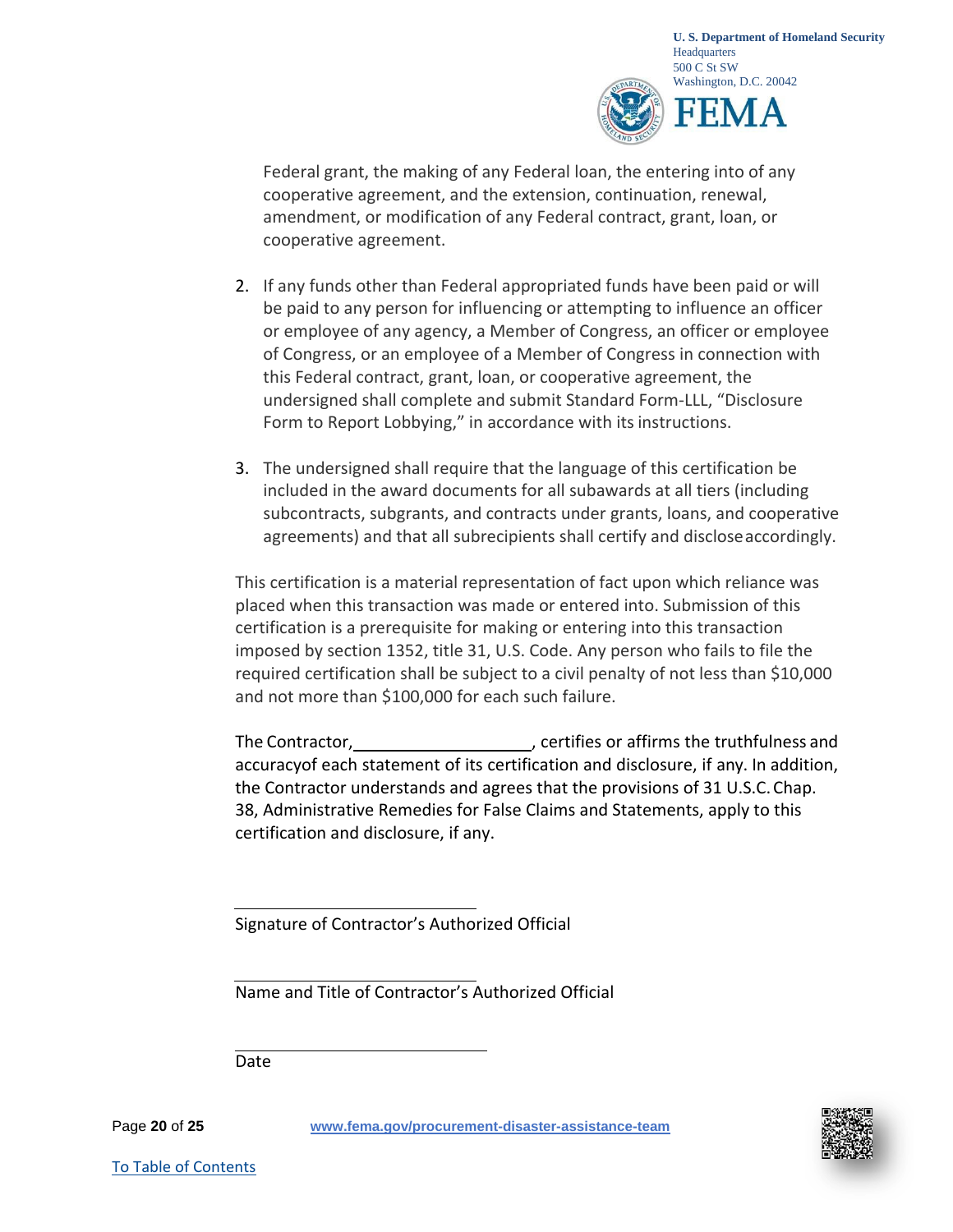

#### <span id="page-20-0"></span>**11. PROCUREMENT OF RECOVERED MATERIALS**

- **a.** Standard. A non-Federal entity that is a state agency or agency of a political subdivision of a state and its contractors must comply with Section 6002 ofthe Solid Waste Disposal Act, as amended by the Resource Conservation and Recovery Act. See 2 C.F.R. Part 200, Appendix II(J); and 2 C.F.R. §200.322.
- **b.** Applicability. This requirement applies to all contracts awarded by a nonfederal entity under FEMA grant and cooperative agreement programs.
- **c.** Requirements. The requirements of Section 6002 include procuring only items designated in guidelines of the EPA at 40 C.F.R. Part 247 that contain the highest percentage of recovered materials practicable, consistent with maintaining a satisfactory level of competition, where the purchase price of the item exceeds \$10,000 or the value of the quantity acquired by the preceding fiscal year exceeded \$10,000; procuring solid waste management services in a manner that maximizes energy and resource recovery; and establishing an affirmative procurement program for procurement of recovered materials identified in the EPA guidelines.
- **d.** Suggested Language.
	- i. In the performance of this contract, the Contractor shall makemaximum use of products containing recovered materials that are EPA-designated items unless the product cannot be acquired—
		- 1. Competitively within a timeframe providing forcompliance with the contract performance schedule;
		- 2. Meeting contract performance requirements; or
		- 3. At a reasonable price.
	- ii. Information about this requirement, along with the list of EPAdesignated items, is available at EPA's Comprehensive Procurement Guidelines web site, [https://www.epa.gov/smm/comprehensive](https://www.epa.gov/smm/comprehensive-procurement-guideline-cpg-program)[procurement-guideline-cpg-program.](https://www.epa.gov/smm/comprehensive-procurement-guideline-cpg-program)
	- iii. The Contractor also agrees to comply with all other applicable requirements of Section 6002 of the Solid Waste Disposal Act."

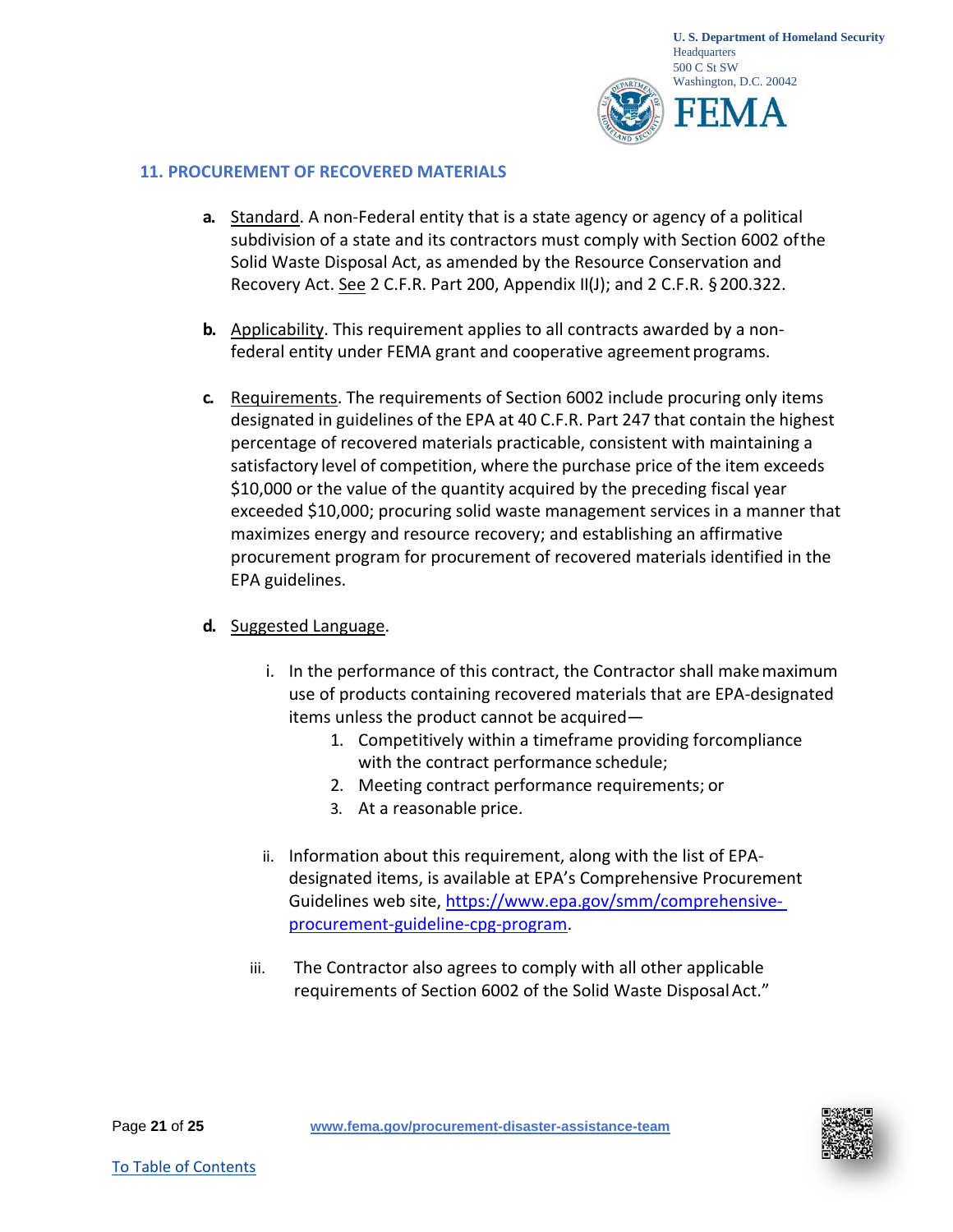

#### **RECOMMENDED CONTRACT PROVISIONS**

The Uniform Rules authorize FEMA to require additional provisions for non-Federal entity contracts. Although FEMA does not currently require additional provisions, **FEMA recommends**  the following:

# <span id="page-21-0"></span>**1. ACCESS TO RECORDS**

**a.** Standard. All recipients, subrecipients, successors, transferees, and assignees must acknowledge and agree to comply with applicable provisions governing DHS access to records, accounts, documents, information, facilities, and staff. Recipients must give DHS/FEMA access to, and the right to examine and copy, records, accounts, and other documents and sources of information related to the federal financial assistance award and permit access to facilities, personnel, and other individuals and information as may be necessary, as required by DHS regulations *and* other applicable laws or program guidance. See DHS Standard Terms and Conditions: Version 8.1 (2018). Additionally, Section 1225 of the Disaster Recovery Reform Act of 2018 prohibits FEMA from providing reimbursement to any state, local, tribal, or territorial government, or private non-profit for activities made pursuant to a contract that purports to prohibit audits or internal reviews by the FEMA administrator or Comptroller General.

# **b.** Suggested Language.

Access to Records. The following access to records requirements apply to this contract:

(1) The Contractor agrees to provide (**insert name ofstate agency or local or Indian tribal government**), (**insert name of recipient**), the FEMA Administrator, the Comptroller General of the United States, or any of their authorized representatives access to any books, documents, papers, and records of the Contractor which are directly pertinent to this contract for the purposes of making audits, examinations, excerpts, and transcriptions.

(2) The Contractor agrees to permit any of the foregoing parties to reproduce by any means whatsoever or to copy excerpts and transcriptions as reasonably needed.

(3) The Contractor agrees to provide the FEMA Administrator or

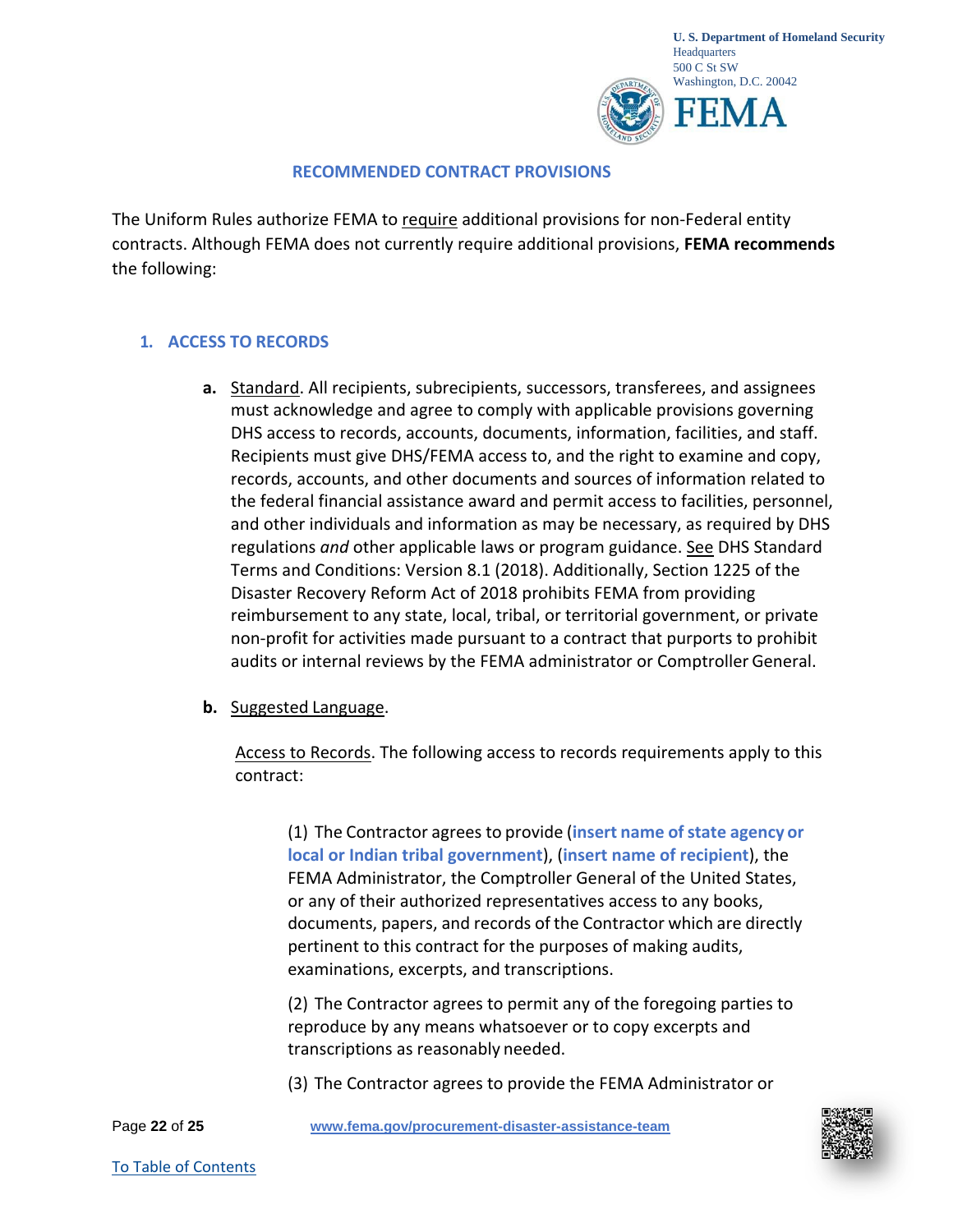

his authorized representatives access to construction or other work sites pertaining to the work being completed under the contract.

(4) In compliance with the Disaster Recovery Act of 2018, the (**write in name of the non-federal entity**) and the Contractor acknowledge and agree that no language in this contract is intended to prohibit audits or internal reviews by the FEMA Administrator or the Comptroller General of the United States.

# <span id="page-22-0"></span>**2. CHANGES**

- **a.** Standard. To be eligible for FEMA assistance under the non-Federal entity's FEMA grant or cooperative agreement, the cost of the change, modification, change order, or constructive change must be allowable, allocable, within the scope of its grant or cooperative agreement, and reasonable for the completion of project scope.
- **b.** Applicability. FEMA recommends, therefore, that a non-Federal entity include a changes clause in its contract that describes how, if at all, changes can be made by either party to alter the method, price, or schedule of the work without breaching the contract. The language of the clause may differ depending on the nature of the contract and the end-item procured.

# <span id="page-22-1"></span>**3. DHS SEAL, LOGO, AND FLAGS**

- **a.** Standard. Recipients must obtain permission prior to using the DHS seal(s), logos, crests, or reproductions of flags or likenesses of DHS agency officials. See DHS Standard Terms and Conditions: Version 8.1 (2018).
- **b.** Applicability. FEMA recommends that all non-Federal entities place in their contracts a provision that a contractor shall not use the DHS seal(s), logos, crests, or reproductions of flags or likenesses of DHS agency officials without specific FEMA pre-approval.
- **c.** Suggested Language.

"The contractor shall not use the DHS seal(s), logos, crests, or reproductions of flags or likenesses of DHS agency officials without specific FEMA pre-approval."

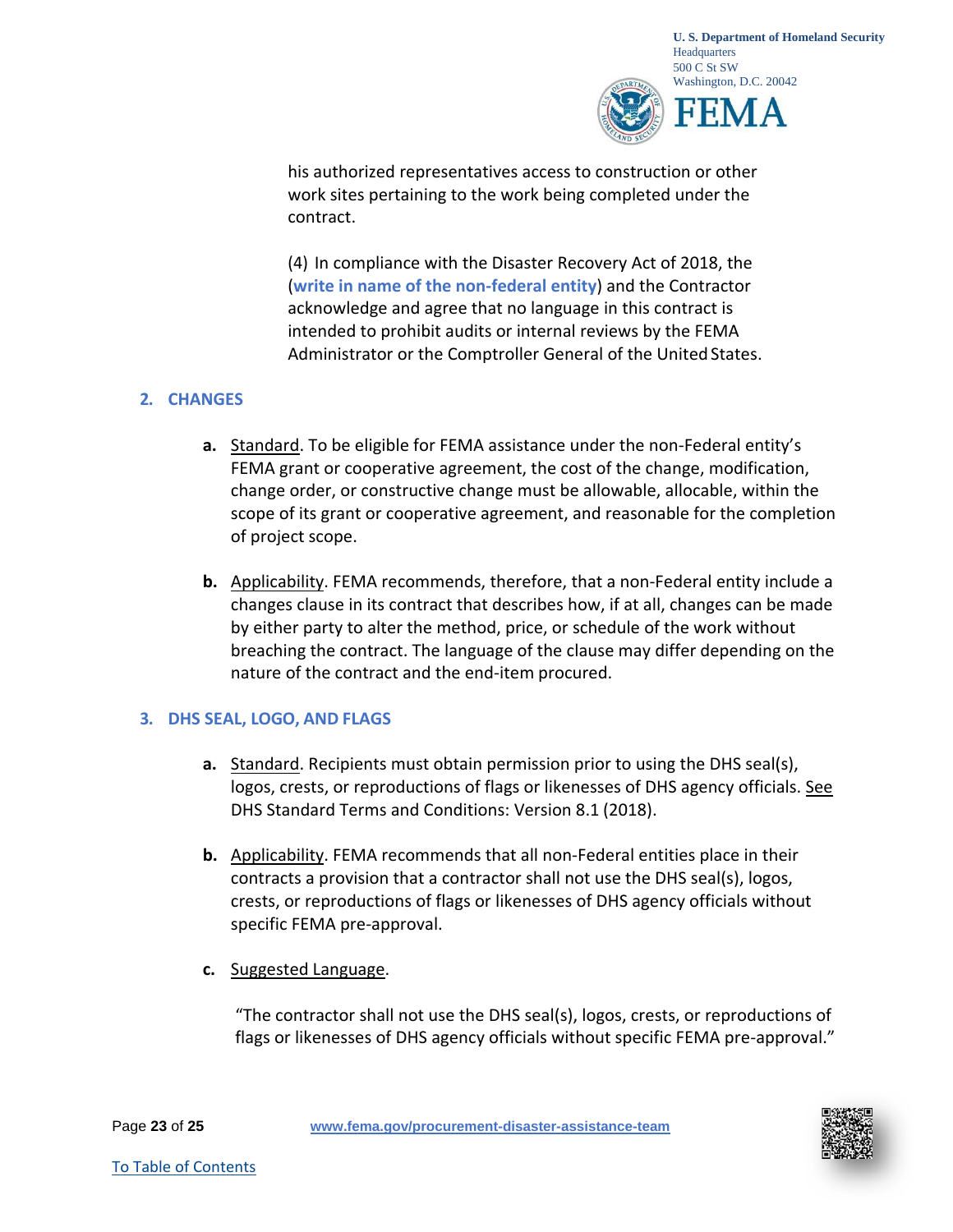

#### <span id="page-23-0"></span>**4. COMPLIANCE WITH FEDERAL LAW, REGULATIONS, AND EXECUTIVEORDERS**

- **a.** Standard. The recipient and its contractors are required to comply with all Federal laws, regulations, and executive orders.
- **b.** Applicability. FEMA recommends that all non-Federal entities place into their contracts an acknowledgement that FEMA financial assistance will be used to fund the contract along with the requirement that the contractor will comply with all applicable Federal law, regulations, executive orders, and FEMA policies, procedures, anddirectives.
- **c.** Suggested Language.

"This is an acknowledgement that FEMA financial assistance will be used to fund all or a portion of the contract. The contractor will comply with all applicable Federal law, regulations, executive orders, FEMA policies, procedures, and directives."

#### <span id="page-23-1"></span>**5. NO OBLIGATION BY FEDERAL GOVERNMENT**

- **a.** Standard. FEMA is not a party to any transaction between the recipient and its contractor. FEMA is not subject to any obligations or liable to any party for any matter relating to the contract.
- **b.** Applicability. FEMA recommends that the non-Federal entity include a provision in its contract that states that the Federal Government is not a party to the contract and is not subject to any obligations or liabilities to the non-Federal entity, contractor, or any other party pertaining to any matter resulting from the contract.
- **c.** Suggested Language.

"The Federal Government is not a party to this contract and is not subject to any obligations or liabilities to the non-Federal entity, contractor, orany other party pertaining to any matter resulting from thecontract."

#### <span id="page-23-2"></span>**6. PROGRAM FRAUD AND FALSE OR FRAUDULENT STATEMENTS OR RELATEDACTS**

**a.** Standard. Recipients must comply with the requirements of The False Claims Act (31 U.S.C. §§ 3729-3733) which prohibits the submission of false or